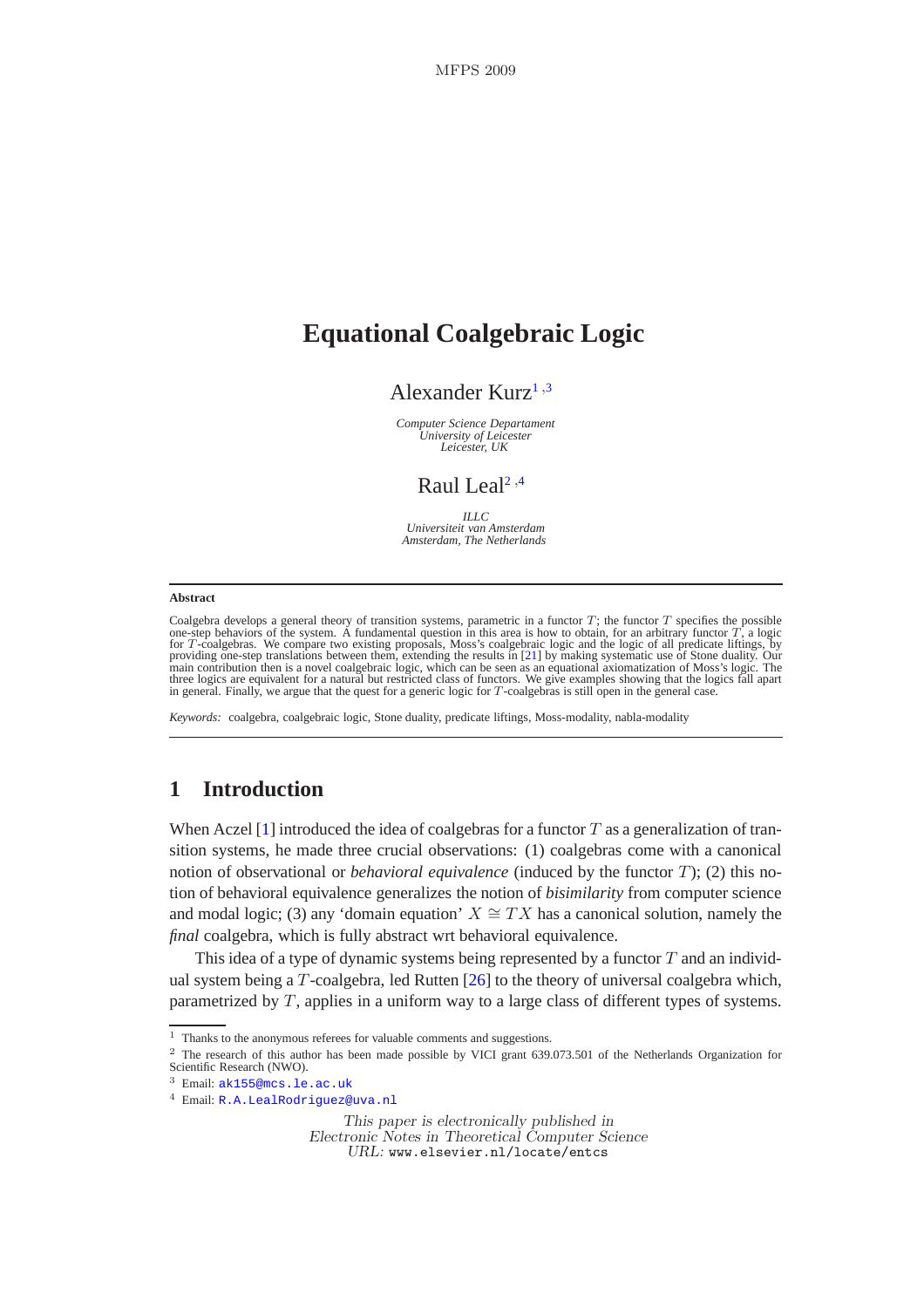In particular, final semantics and the associated proof principle of coinduction (which are dual to initial algebra semantics and induction) find their natural place here.

These ideas have been proved very successful. Coalgebras encompass such diverse systems as, for example, labelled transition systems [\[1\]](#page-20-0), deterministic automata [\[25\]](#page-21-2),  $\pi$ calculus processes [\[8\]](#page-20-1), HD-automata [\[7\]](#page-20-2), stochastic systems [\[6\]](#page-20-3), neighborhood frames [\[9\]](#page-20-4).

Very early on in this endeavour the following question arose. If universal coalgebra can cover a wide range of models of computation uniformly and parametric in the type-functor T, can the same be done for logics for coalgebras? The first positive answer was given by Moss  $[22]$ . His fascinating idea was, roughly, to take T itself as a modality. More precisely, if M is the set of formulas of his language and  $\alpha \in T\mathcal{M}$  then  $\nabla \alpha \in \mathcal{M}$ .

In the case of the power-set functor  $P$ , this modality, denoted as  $\nabla$ , can be defined using the standard box and diamond: With  $\alpha \in \mathcal{PM}$  a set of formulas, the formula  $\nabla \alpha$  can be seen as an abbreviation  $\nabla \alpha = \Box \bigvee \alpha \wedge \bigwedge \Diamond \alpha$ , where  $\Diamond \alpha$  denotes the set  $\{\Diamond a \mid a \in \alpha\}$ .

Independently of Moss's work, Janin and Walukiewicz [\[11\]](#page-20-5) already observed that the connectives  $\nabla$  and  $\vee$  may replace the connectives  $\Box, \Diamond, \wedge, \vee$ . This observation, which is closely linked to fundamental automata-theoretic constructions, lies at the heart of the theory of the modal  $\mu$ -calculus, and has many applications, see for instance [\[5](#page-20-6)[,27\]](#page-21-4). Generalizing the link between fix-point logics and automata theory to the coalgebraic level of generality, Kupke & Venema [\[15\]](#page-21-5) generalized some of these observations to show that many fundamental results in automata theory are really theorems of universal coalgebra.

A shortcoming of Moss's logic is that the connective  $\nabla$  is un-intuitive for writing out specifications. [\[16\]](#page-21-6) was the first paper to propose a standard modal logic for coalgebras. Pattinson [\[23\]](#page-21-7) discovered how to describe such modal logics for coalgebras in general via *predicate liftings*. The logic  $\mathcal L$  of all predicate liftings was first investigated by Schröder [\[28\]](#page-21-8) and Klin [\[12\]](#page-21-9).

The second author's [\[21\]](#page-21-0) started a systematic investigation of the relationship of Moss's logic M and the logic  $\mathcal L$  of all predicate liftings. In particular, [\[21\]](#page-21-0) introduced a special notion of predicate liftings, the *singleton liftings*, and observed that 1) they generate all other predicate liftings and 2) they can be translated into Moss's logic for all Kripke Polynomial functors.

We continue this line of research and summarize our contributions as follows:

- Coalgebraic logics can extend different underlying propositional logics. We investigate how this choice influences translations between Moss's logic and logic with predicate liftings.
- If the underlaying logic is classical, i.e. based on Boolean algebras, we
	- $\cdot$  improve on the result of [\[21\]](#page-21-0) by showing that all singleton liftings for any functor T can be translated into Moss's logic, establishing a one-step translation  $\mathcal{L} \rightarrow \mathcal{M}$ ,
	- $\cdot$  give a simple description of a one-step translation of M to  $\mathcal{L}$ ,
	- · show that all expressive coalgebraic logics for a finitary functor that preserves finite sets are mutually translatable.
- We show that Moss's logic can be given a more standard equational (or modal) logic style by replacing the modal operator  $\nabla$  by a set of conventional modal operators. This is based on the well-known fact that any set-functor  $T$  has a presentation by operations and equations [\[2\]](#page-20-7).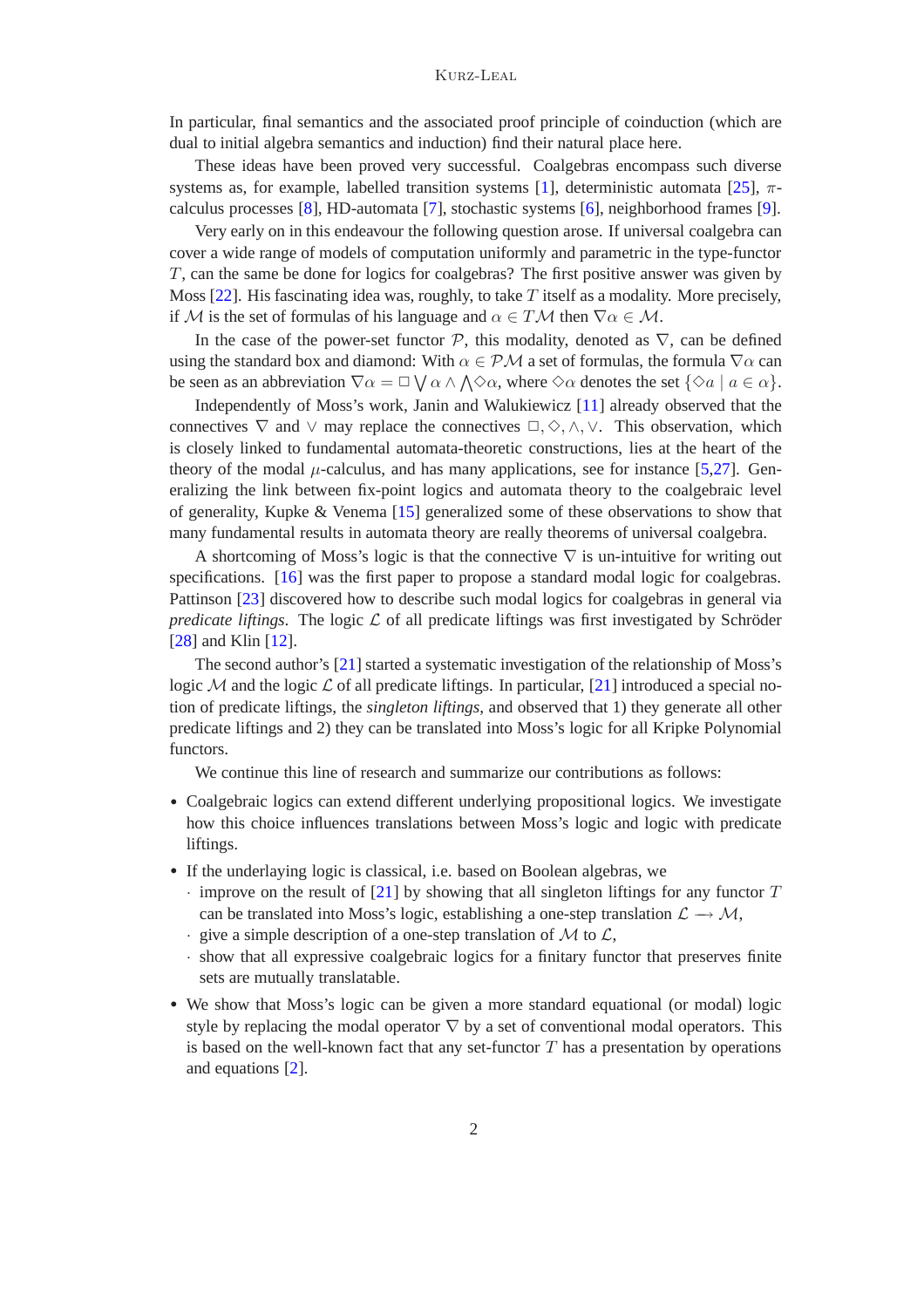### **2 Notation and Preliminaries**

<span id="page-2-0"></span>We use  $Q:$  Set  $\rightarrow$  Set<sup>op</sup> for the contra-variant power set functor  $\overline{5}$  $\overline{5}$  $\overline{5}$ . P denotes the covariant power set functor and  $\mathcal{B}_{\text{N}}$  the finite multiset functor:  $\mathcal{B}_{\text{N}}X$  consists of all maps (also knwon as 'bags')  $B: X \to \mathbb{N}$  with finite support; for  $f: X \to Y$ , the function  $\mathcal{B}_{\mathbb{N}}(f)$  maps a bag  $B: X \to \mathbb{N}$  to  $\mathcal{B}_{\mathbb{N}}(f)(B): Y \to \mathbb{N}$  given by  $y \mapsto \sum_{x \in f^{-1}(\{y\})} B(x)$ . The finite distribution functor  $D$  follows the same idea:  $DX$  is the set of probability distributions  $X \rightarrow [0, 1]$  with finite support; similarly,  $\mathcal{D}_{\leq}$  denotes the subdistribution functor, which maps X to  $\{\mu : X \to [0,1] \mid \mu \text{ has finite support and } \Sigma_{x \in X} \mu(x) \leq 1\}$ ; on functions, both functors act in the same way as  $\mathcal{B}_{\mathbb{N}}$ .

BA denotes the category of Boolean algebras and Boolean homomorphisms,  $BA_{\omega}$  the category of finite Boolean algebras and all Boolean homomorphisms between them, and  $Set_{\omega}$  the category of finite sets and all functions between them.

Two properties of Boolean algebras will play an important role in our approach: First, (Stone duality) the contra variant power set functor can be seen as a functor into boolean algebras P : Set  $\rightarrow$  BA<sup>op</sup> and it has a right adjoint S : BA<sup>op</sup>  $\rightarrow$  Set, which maps a Boolean algebra to the set of ultrafilters (an ultrafilter is a maximal consistent propositional theory). On maps, both functors map a function to its inverse image. Moreover, the restriction of P and S to  $BA_{\omega}$  and  $Set_{\omega}$  is a dual equivalence. Second, every Boolean algebra is the directed union of finite Boolean algebras, or, more formally, the finite Boolean algebras are precisely the finitely presentable ones.

Other relevant categories for this paper are: the category of distributive latices and lattice homomorphisms, denoted DL; the category of frames and frame homomorphisms, denoted Frm; the category of  $\kappa$ -complete boolean algebras, denoted BA $\kappa$ .

### *2.1 Coalgebras*

**Definition 2.1** The category  $\text{Coalg}(T)$  of *coalgebras* for a functor T on a category X has as objects arrows  $\xi : X \to TX$  in X and morphisms  $f : (X, \xi) \to (X', \xi')$  are arrows  $f: X \longrightarrow X'$  such that  $Tf \circ \xi = \xi' \circ f$ .

Examples are provided by

**Definition 2.2** Let Γ be a collection of set endofunctors. A Γ-*Kripke polynomial functor*, or Γ-KPF for short, is a functor  $T : Set \rightarrow Set$  built according to

$$
T ::= Id \mid K_C \mid G \mid T + T \mid T \times T \mid \mathcal{P}T
$$

where  $Id$  is the identity functor,  $K_C$  is the constant functor that maps all sets to the set C,  $G \in \Gamma$ , and P is covariant powerset functor. If  $\Gamma$  is empty, we just talk about Kripke polynomial functors [6](#page-2-2) or KPFs.

**Example 2.3** Coalgebras for the covariant power set functor are Kripke frames, also known as non-deterministic transitions systems [\[1\]](#page-20-0). Slight variations allow to add labels to transitions or states. Coalgebras for the finite multiset functor are directed graphs with Nweighted edges, often referred as multigraphs [\[30\]](#page-21-10). Coalgebras for the finite distribution

<sup>&</sup>lt;sup>5</sup>  $\mathcal{Q}$  is intended to remind of 2, because of  $\mathcal{Q}X = 2^X$ .

<span id="page-2-2"></span><span id="page-2-1"></span> $6$  The term Kripke polynomial functor was coined in Rößiger [\[24\]](#page-21-11).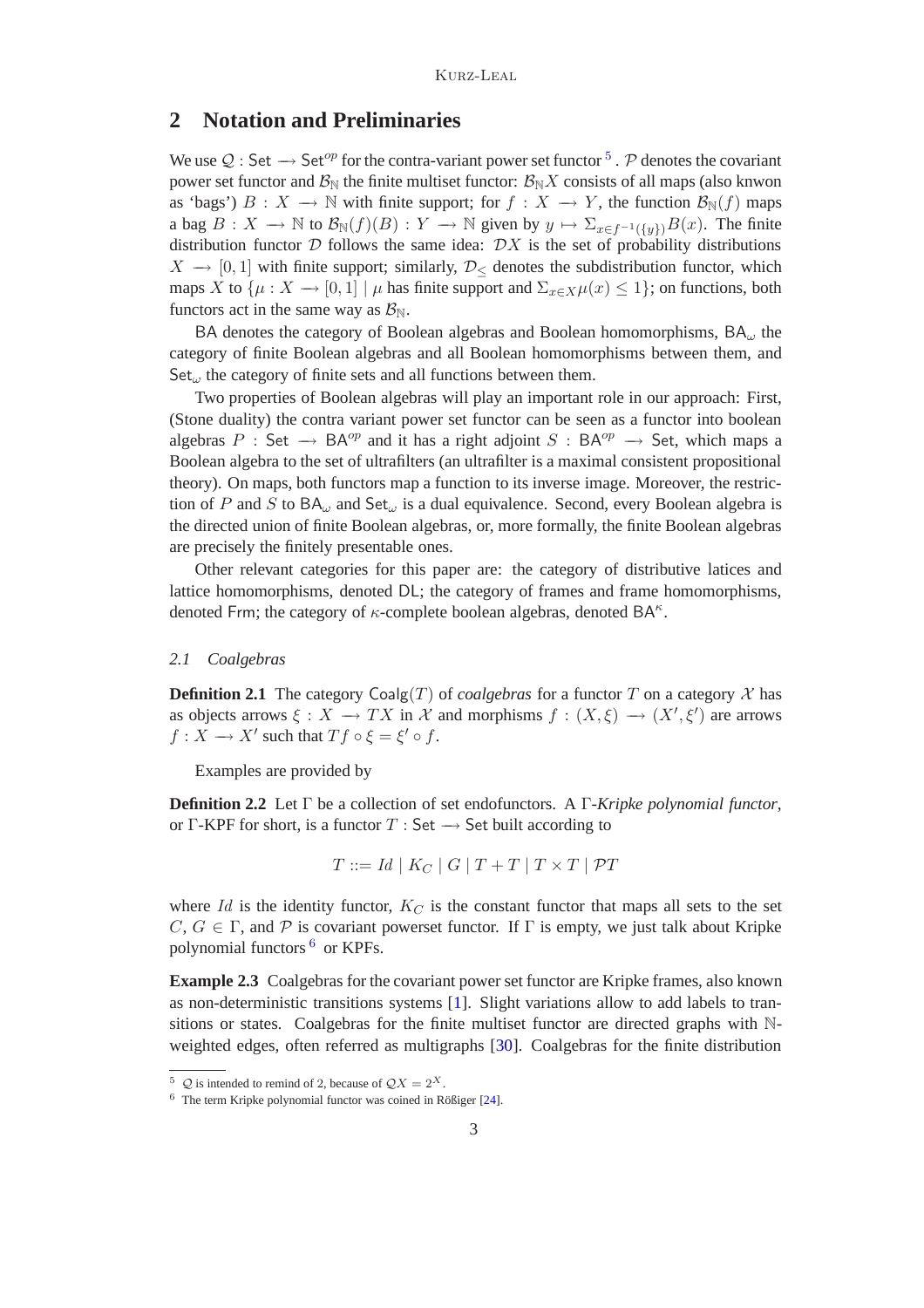functor are finitely branching discrete time Markov chains [\[3\]](#page-20-8). QQ-coalgebras are known as neighborhood frames in modal logic [\[9\]](#page-20-4).

As shown in the references above, the traditional notion of bisimilarity can be captured coalgebraically as follows.

**Definition 2.4** Two states  $x_i$  in two coalgebras  $X_i$  are T-bisimilar, or T-behaviorally *equivalent*, if there is a coalgebra  $(Z, \zeta)$  and there are coalgebra morphisms  $f_i : (X_i, \xi_i)$  $\rightarrow$   $(Z,\zeta)$  such that  $f_1(x_1) = f_2(x_2)$ .

### <span id="page-3-4"></span>*2.2 Coalgebraic Logic*

<span id="page-3-1"></span>The Stone duality approach to coalgebraic logic associates, in a systematic way, to a given category of coalgebras a suitable category of modal algebras. This category of modal algebras then embodies a suitable modal logic for coalgebras. The basic example is to consider coalgebras over Set and logics which extend Boolean propositional logic, that is, we are in the following situation:

<span id="page-3-0"></span>
$$
L\widehat{CBA} \underbrace{\overset{P}{\longrightarrow} Set} \widehat{O} \, T \tag{1}
$$

A coalgebraic logic is a functor L together with a natural transformation  $\delta : LP \rightarrow PT$ . Using  $\delta$  we can associate to a T-coalgebra  $\xi : X \to TX$  its dual L-algebra

$$
\widehat{P}(\xi) = LPX \xrightarrow{\delta_X} PTX \xrightarrow{P(\xi)} PX.
$$
\n(2)

The logic is given by the initial L-algebra  $LI \rightarrow I$ , the semantics by the unique arrow  $\llbracket \cdot \rrbracket_{(X,\xi)} : I \to \widehat{P}(\xi)$ , mapping a formula  $\varphi \in I$  to the set of states  $\llbracket \varphi \rrbracket = \{x \in X \mid x \Vdash \varphi\}.$ 

<span id="page-3-3"></span>**Remark 2.5** It is important to understand that L only describes how to add one layer of modalities: If A consists of Boolean formulas, then LA consists of modal formulas in which each formula  $a \in A$  is under the scope of precisely one modal operator. The initial Lalgebra is obtained by iterating this construction and contains modal formulas of arbitrary depth. Moreover, L can take into account not only the syntax, but also the axiomatisation of the logic, as revealed in [\(3\)](#page-4-0) below. To capture these by a functor, it is essential to consider L on BA and not simply on Set.

One advantage of this functorial approach to modal logic is that  $(L, \delta)$  gives us a syntaxfree description of the logic. Properties of the logic can be expressed by abstract properties of  $(L,\delta)$ , for example,  $(L,\delta)$  is complete iff  $\delta$  is injective [\[13](#page-21-12)[,18\]](#page-21-13). It is also possible, without any consideration of syntax, to generalize from Kripke frames to all KPFs (and beyond) the Jónsson-Tarski theorem [\[20\]](#page-21-14) and the Goldblatt-Thomason theorem [\[19\]](#page-21-15).

Concrete descriptions of logics  $(L, \delta)$  are usually obtained by presenting the functor L. Presentations of functors are analogous to presentations of algebras and studied in detail in [\[4](#page-20-9)[,20\]](#page-21-14). For our purposes, the following example should suffice.

<span id="page-3-2"></span>**Example 2.6** Consider  $T = P$ , ie, coalgebras are Kripke frames (unlabelled transition systems). So we expect to have standard modal logic, given by one finite-meet preserving modal operator  $\Box$ . Accordingly, we define  $L_{\mathcal{P}}$  : BA  $\rightarrow$  BA to map an algebra A to the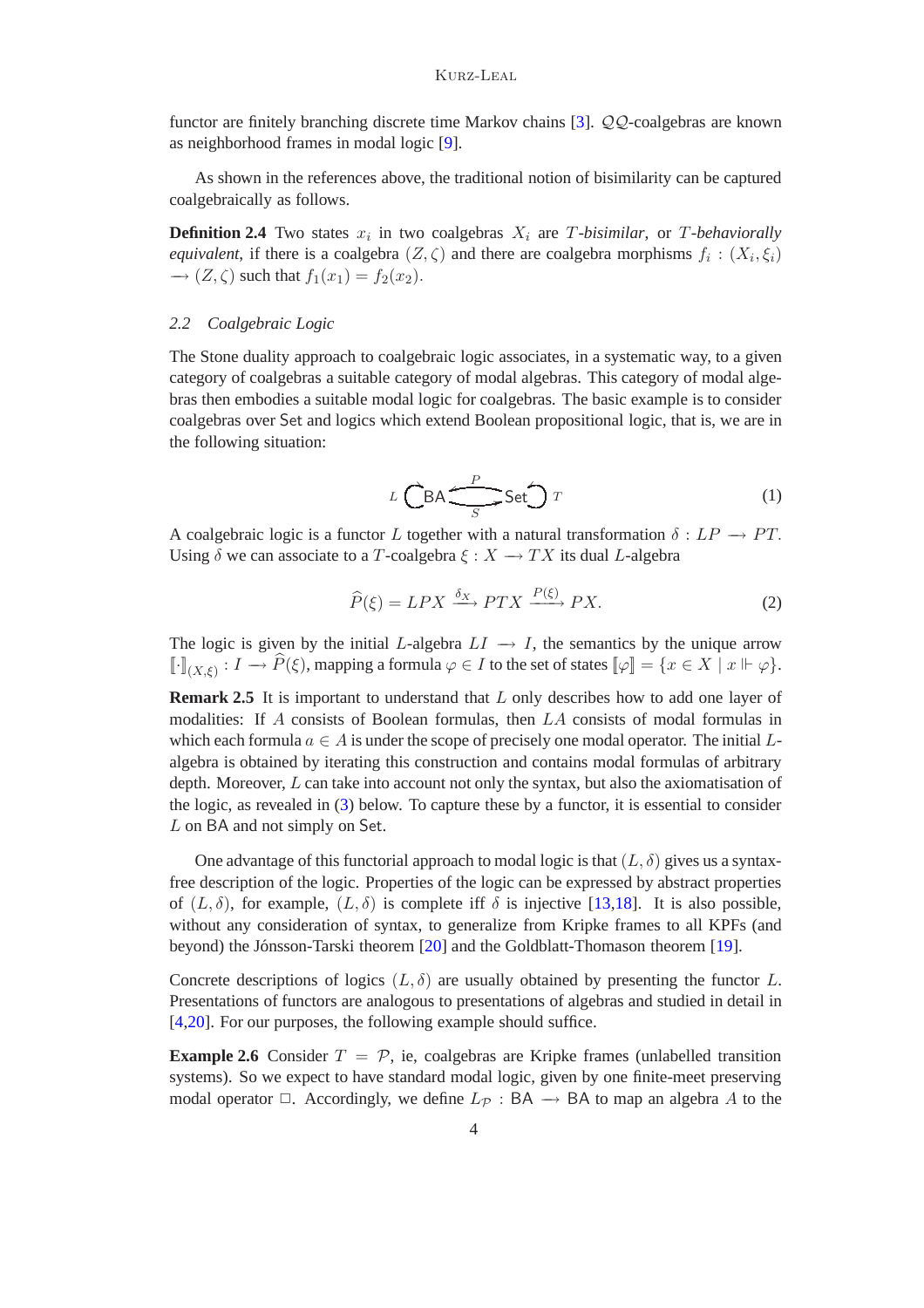<span id="page-4-0"></span>algebra  $L_{\mathcal{P}}(A)$  generated by  $\Box a, a \in A$ , and quotiented by the relation stipulating that  $\Box$ preserves finite meets, that is,

<span id="page-4-2"></span>
$$
\Box \top = \top \qquad \Box(a \wedge b) = \Box a \wedge \Box b \tag{3}
$$

 $(\delta_{\mathcal{P}})_{X}: L_{\mathcal{P}}PX \to P\mathcal{P}X$  is defined by

$$
\Box a \mapsto \{b \in \mathcal{P}X \mid b \subseteq a\},\tag{4}
$$

so that we obtain the usual semantics of  $\Box$  stating that a set b of successors satisfies  $\Box a$  iff  $b \subseteq a$ .

The previous example shows how modal operators correspond to generators, and how modal axioms correspond to quotienting freely generated algebras. It is not difficult to check that with  $\delta_p$  and the semantics of [\(2\)](#page-3-0) we obtain the usual semantics of modal logic. The details of how the example can be inductively extended to obtain a logic  $(L_T, \delta_T)$  for each KPF  $T$  can be found in [\[19\]](#page-21-15). Although these logics are defined by syntax and axioms, all the good properties they enjoy flow from the following syntax-free characterisation.

<span id="page-4-1"></span>**Proposition 2.7** *Let* T *be a KPF. Then*  $(\delta_T)_X : L_TPX \to PTX$  *is an isomorphism for all finite sets* X*.*

As a consequence one obtains for example:

**Corollary 2.8** *For any KPF T the logic*  $(L_T, \delta_T)$  *is sound and complete.* 

# **3 Two Coalgebraic Languages**

<span id="page-4-4"></span>The Stone duality approach, presented in the previous section, can be generalized to any concrete category A equipped with a functor P : Set  $\rightarrow$  A<sup>op</sup> such that  $UP = Q$ . Intuitively this means that power-sets are algebras in  $A$  and the inverse image of a function is a morphism of A-algebras.



<span id="page-4-3"></span>**Definition 3.1** A category  $A$  is said to be a category *with power-set algebras* if (1) it is a concrete category over Set. (2) The forgetful functor  $U_A : A \rightarrow$  Set has a left adjoint  $F_A$ : Set  $\rightarrow$  A. (3) There exists a functor P : Set  $\rightarrow$  A<sup>op</sup> such that  $U_A P = Q$ . (We will often drop the subscripts.)

Examples of categories with power-set algebras are: sets, semi-lattices, distributive lattices, frames,  $\kappa$ -complete Boolean algebras, completely distributive lattices, complete atomic Boolean algebras. This general perspective on coalgebraic languages will help us to illustrate the importance of the underlying logic to define translations.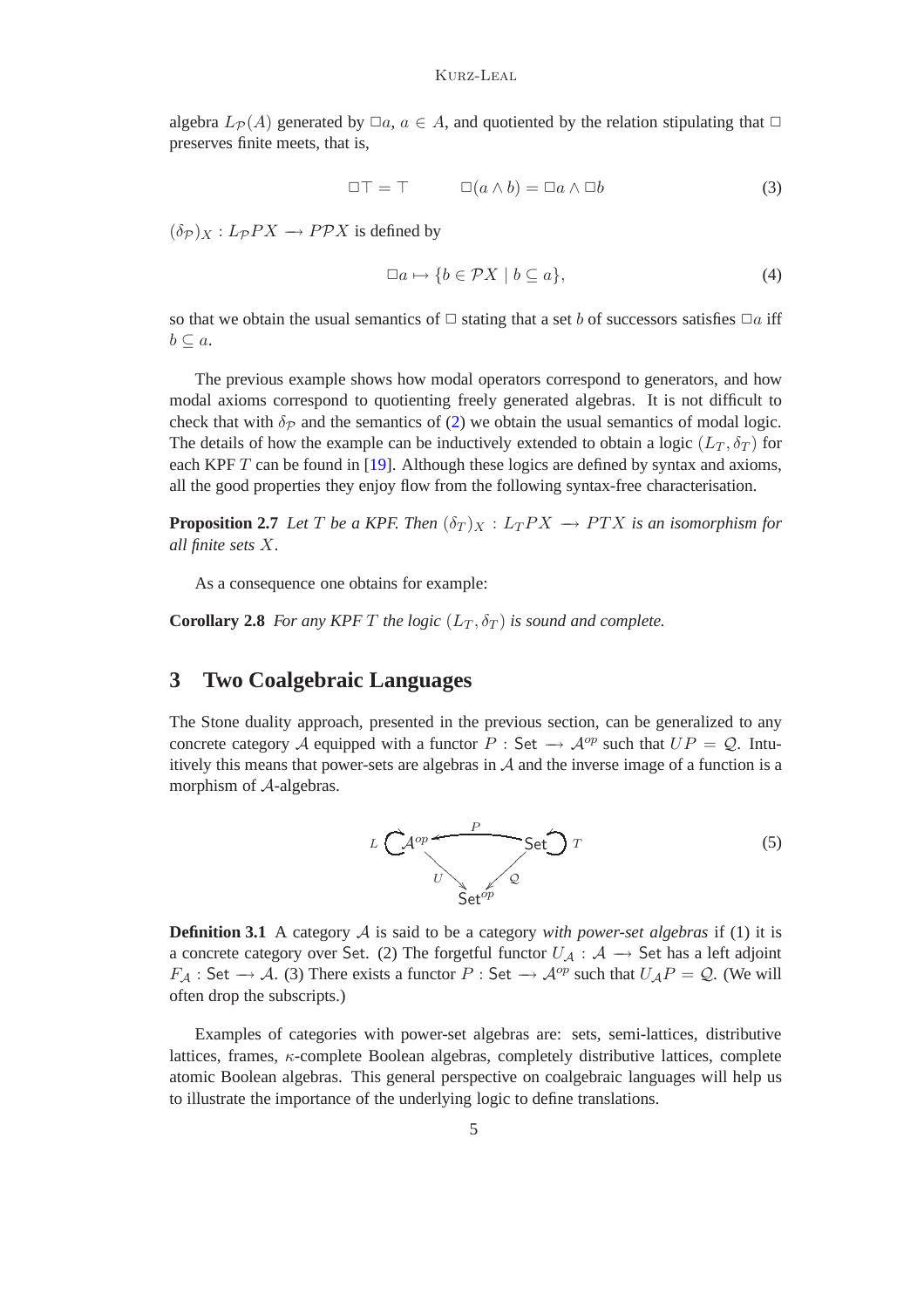#### *3.1 Moss's Logic*

Moss's logic can be given for an arbitrary functor  $T : Set \rightarrow Set$  preserving weak pullbacks. Examples of such functors are all  $(\mathcal{B}_{N}, \mathcal{D})$ -KPFs, but not the functor  $\mathcal{QQ}$ .

In the original version [\[22\]](#page-21-3), Moss showed that his coalgebraic logic characterizes bisimilarity of  $T$ -coalgebras. Because  $T$  may permit unbounded branching, this purpose needs infinitary conjunctions in the logic. Here our interests are slightly different: To specify properties of coalgebras we want all Boolean connectives, but only finitary ones. Accordingly, we will work with the finitary version  $T_{\omega}$  of T.

For convenience, and without loss of generality [\[2\]](#page-20-7), we assume that T is **standard**, that is T preserves inclusions and the equalizer  $0 \to 1 \implies 2$ . Under these assumptions we can define the finitary version of T by  $T_{\omega}X = \bigcup \{TY \mid Y \subseteq X, Y \text{ finite }\}$ . A functor is said to be **finitary** iff  $T = T_{\omega}$ . For example,  $\mathcal{P}_{\omega}X$  is the set of finite subsets of X.

<span id="page-5-3"></span>**Definition 3.2** Moss's language  $\mathcal{M}_T$  is the smallest set closed under Boolean operations and under the formation rule 'if  $\alpha \in T_\omega(\mathcal{M}_T)$  then  $\nabla \alpha \in \mathcal{M}_T$ ' (we will often drop the subscript  $T$ ).

Following Diagram [\(1\)](#page-3-1), we now cast this definition in terms of a functor on BA. Moreover, we generalise from BA to a category A with power-set algebras.

<span id="page-5-1"></span>**Definition 3.3** Let A be a category with power set algebras, and let  $T : Set \rightarrow Set$  be a weak pullback preserving functor. *Moss's logic for* T *in* A is given by the functor

$$
FT_{\omega}U=M_T:\mathcal{A}\longrightarrow\mathcal{A}.
$$

<span id="page-5-2"></span>Following Diagram [\(2\)](#page-3-0), to define the semantics  $M_T P \rightarrow PT$ , it is enough to give a natural transformation  $T_{\omega}UPX \rightarrow UPTX$ , or  $TQ \rightarrow QT$ . To this end, we let<sup>[7](#page-5-0)</sup>  $\nabla: T_{\omega} \mathcal{Q} \to \mathcal{Q}T$  be the natural transformation with the following components: an element  $\Phi \in T_{\omega} \mathcal{Q} X$  is mapped to

$$
\nabla(\Phi) = \{ \alpha \in TX \mid \alpha \overline{T}(\in_X) \Phi \},\tag{6}
$$

where  $\overline{T}(\in_X)$  is the relation  $TX \leftarrow T(\in_X) \rightarrow TQX$  obtained from applying T to the membership relation  $X \leftarrow \in_X \rightarrow \mathcal{Q}X$ .

<span id="page-5-4"></span>**Remark 3.4** The above procedure can be applied to any binary relation  $R \subseteq X \times Y$ , yielding a new relation  $\overline{T}(R) \subset TX \times TY$ , which is called the **relation lifting** of R.

Definition [3.3](#page-5-1) and [\(6\)](#page-5-2) give us syntax and semantics of Moss's logic over various propositional base logics. We would like to make the following

- **Remark 3.5** (i) In the case  $A$  is the category of Boolean algebras, the carrier of the initial  $M_T$  algebra is the quotient of  $\mathcal{M}_T$  under Boolean equivalence, so both  $M_T$  and  $\mathcal{M}_T$  give us essentially the same information.
- (ii) As indicated in the introduction (see also the example below), in case of  $T = \mathcal{P}$  and  $A = BA$ , we obtain a logic which is equivalent to the standard modal logic of  $\Box$ and  $\Diamond$ . It is well-known that this finitary logic does not characterise bisimilarity for

<span id="page-5-0"></span><sup>7</sup> ∇ is the **semantics** of ∇.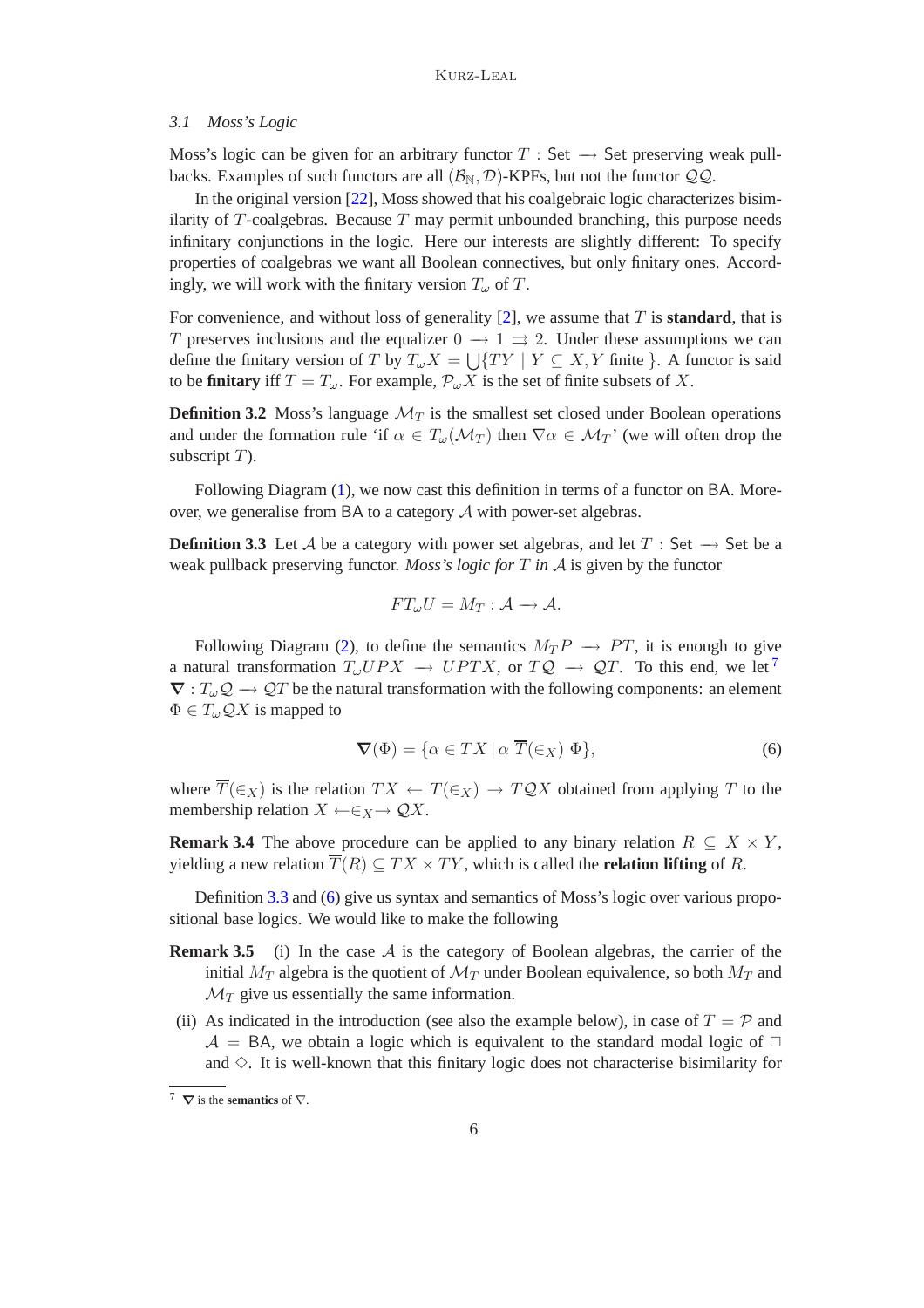infinitely branching transition systems. But the following version of Moss's result still holds: If the functor T is finitary, then  $\mathcal{M}_T$  characterizes T-bisimilarity (behavioral equivalence). This result remains true if we instantiate  $A$  with DL or meet-semilattices.

- <span id="page-6-0"></span>**Example 3.6** (i) In the case of the identity functor Id, the operator  $\nabla$  : IdQ  $\rightarrow$  QId is the identity and Moss's logic is just that of deterministic transition systems ( $\nabla \varphi \equiv$  $\Box \varphi \equiv \Diamond \varphi$ ). Explicitely, a state x in a coalgebra  $\xi$  satisfies  $\nabla \varphi$  iff  $\xi(x) \in [\varphi]$ .
- (ii) In the case of a constant functor  $K_C$ , the operator  $\nabla : K_C \mathcal{Q} \to \mathcal{Q} K_C$  maps an element  $d \in C$  to the set  $\{d\}$ . A state x in a coalgebra  $\xi$  satisfies  $\nabla d$  iff  $\xi(x) = d$ .
- (iii) In the case of the covariant power set functor  $\nabla$  is given by

 $\alpha \in \nabla(\Phi)$  iff  $(\forall \varphi \in \Phi \cdot \exists x \in \alpha \cdot x \in \varphi)$  and  $(\forall x \in \alpha \cdot \exists \varphi \in \Phi \cdot x \in \varphi)$ .

It is well-known (and not difficult to check) that in this case Moss's logic (over BA) is equivalent to classical modal logic, that is, there are *translations* in both directions:  $\nabla \alpha = \Box \bigvee \alpha \wedge \bigwedge \Diamond \alpha$  and  $\Box \varphi = \overline{\nabla} {\{\varphi\}} \vee \nabla \emptyset$ ,  $\diamond \varphi = \nabla {\{\varphi, \top\}}$ .

(iv) In the case of the finite distribution functor, we can describe the operator  $\nabla$  noticing that for  $b \in \mathcal{D}(X)$  and  $B \in \mathcal{D}(\mathcal{Q}X)$  the relation  $b\overline{\mathcal{D}}(\epsilon_X)B$  can be described as follows. First note that  $b = (x_i, p_i)_{1 \leq i \leq n}$  for some  $x_i \in X, p_i \in [0, 1], p_i > 0, n \in \mathbb{N}$ ; similarly  $B = (\varphi_j, q_j)_{1 \leq j \leq m}$  for  $\varphi_j \in \mathcal{Q}X, q_j \in [0, 1], q_j > 0, m \in \mathbb{N}$ . Then  $b\overline{\mathcal{D}}(\epsilon_X) B$  iff there are  $(r_{ij})_{1\leq i\leq n,1\leq j\leq m}$ ,  $r_{ij} \in [0,1]$  such that  $x_i \notin \varphi_j \Rightarrow r_{ij} = 0$ and  $\sum_i r_{ij} = q_j$  and  $\sum_j r_{ij} = p_i$ .

For example, a state x in a coalgebra  $\xi$  satisfies  $\nabla$ { $(\varphi, q)$ ,  $(\top, 1 - q)$ } iff the probability of going to a successor satisfying  $\varphi$  is larger or equal to q. That is,  $\nabla$  (together with Boolean operators) can express the usual modal operators of probability logic [\[10\]](#page-20-10).

In the case of the finite multiset functor we have the same description, just replacing [0, 1] by N. For example, a state x in a coalgebra  $\xi$  satisfies

- $\nabla$ { $(\top, n)$ } iff x has exactly n successors;
- $\nabla \{(\varphi, m), (\top, n)\}\$ iff x has at least m successors satisfying  $\varphi$  and exactly  $m + n$ successors in total;

In fact, each ∇-formula specifies the total number of successors. The usual graded modalities can therefore not be expressed.

As mentioned in the introduction, there are at least two motivations for a ∇-based approach towards modal logic: (1) In applications to automata theory, ∇-based modal logic works better because one may almost eliminate conjunctions from the language. This observation, which is closely linked to fundamental automata-theoretic constructions, lies at the heart of the theory of the modal  $\mu$ -calculus, and has many applications, see for instance [\[5,](#page-20-6)[11,](#page-20-5)[27\]](#page-21-4). (2) Moreover, as we saw,  $\nabla$  allows coalgebraic generalizations. This has been used, see [\[15,](#page-21-5)[29\]](#page-21-16), to show that many fundamental results in automata theory are really theorems of universal coalgebra.

### *3.2 The Logic of All Predicate Liftings*

For any endofunctor  $T$  on Set, we define an endofunctor  $L_T$  on the category BA of Boolean algebras. The idea is the following. Going back to Example [2.6,](#page-3-2) we defined  $\delta$  and then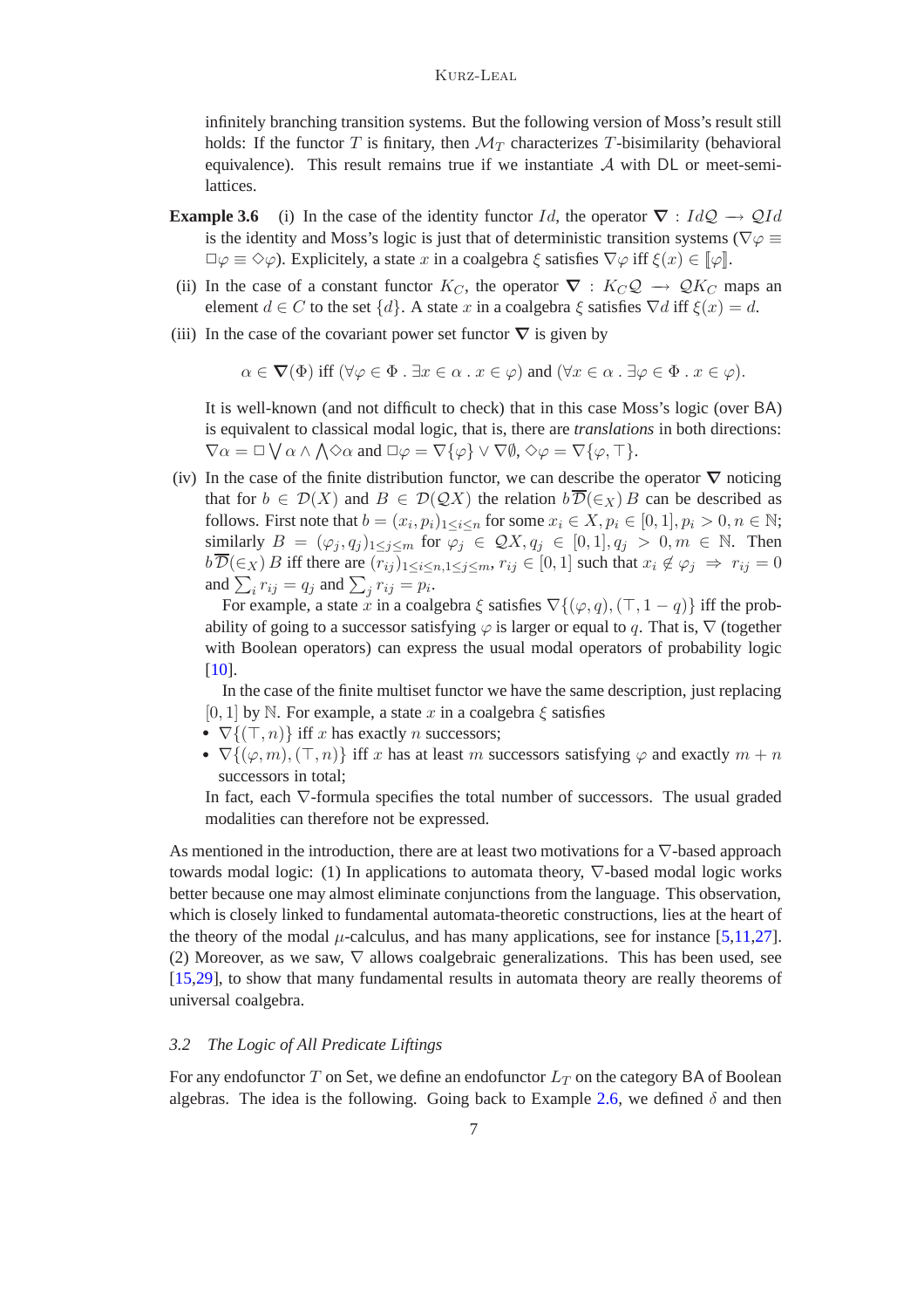proved that, on finite X,  $\delta : LP \rightarrow PL$  is an iso (Proposition [2.7\)](#page-4-1). We now turn this around and essentially use it as a definition.

<span id="page-7-2"></span>**Definition 3.7**  $L_T$ : BA  $\rightarrow$  BA is defined, on finite A, as  $L_T A = PTSA$ . Since every Boolean algebra A is the directed union of finite subalgebras  $A_i$  we let  $L_T A$  be the directed union of the  $L_T A_i$ .  $\delta$  is given by  $L_T P = PTSP \cong PT$  on finite X and extended uniquely to arbitrary X.

**Example 3.8** For  $P$  the functor  $L$  has been described explicitly in Example [2.6](#page-3-2)

As shown in [\[20\]](#page-21-14), L can be represented by operations, where we take  $ULFn$  as the set of operations of arity n (identifying the number  $n$  with a set of n-elements). Calculating  $ULFn = UPTSFn = QT(Qn)$ , which, by the Yoneda Lemma, is the set of natural transformations  $\mathcal{Q}^n X \to \mathcal{Q}TX$ , or, in more familiar notation,  $(2^n)^X \to 2^{TX}$ . Explicitly this is:

<span id="page-7-0"></span>**Proposition 3.9** *There is a natural isomorphism (natural in* n *and* QT*)*

$$
Y_{(n,T)}: \mathcal{Q}T\mathcal{Q}(n) \longrightarrow \text{Nat}(\mathcal{Q}^n, \mathcal{Q}T).
$$

**Proof.** Recall that  $Q^nX = Hom(X, Q_n)$ . We define a bijection between  $QT(Q_n)$  and natural transformations  $\mathcal{Q}^n X \to \mathcal{Q}^T X$  as follows: any  $p \in \mathcal{Q}^T(\mathcal{Q}_n)$  gives a predicate lifting that maps  $v : X \to \mathcal{Q}n$  to  $\mathcal{Q}Tv(p)$ . Conversely, for each  $\lambda_X : \mathcal{Q}^n X \to \mathcal{Q}TX$  we have  $\lambda_{\mathcal{Q}_n}(\text{id}) \in \mathcal{Q}(\mathcal{Q}_n)$ .

The proposition holds for any contravariant functor  $F$  and not just for for the functor  $QT$ ; this fact is known as Yoneda Lemma. It shows that our operations of arity n are precisely the *predicate liftings* of arity n in Schröder  $[28]$ :

**Definition 3.10** Given a functor  $T : Set \rightarrow Set$ , an *n*-ary predicate lifting is a natural transformation  $\mathcal{Q}^n X \to \mathcal{Q} T X$ .

Proposition  $3.9$  tells us that predicate liftings of arity  $n$  can be identified with subsets of  $T(2^n)$ ; this is particularly useful to present examples of predicate liftings.

- <span id="page-7-1"></span>**Example 3.11** (i) Let T be the covariant power set functor and let  $2 = \{\perp, \perp\}$ . The existential modality  $\diamond$  can be presented using an homonymous predicate lifting  $\diamond$  : Q  $\rightarrow$  QP, with the followings components  $\diamond_X(A) = \{U \subseteq X \mid A \cap U \neq \emptyset\}$ . Using Proposition [3.9,](#page-7-0) we can see that this corresponds to the set  $\{\{\top\}, \{\top, \bot\}\}\$ . Similarly, the universal modality  $\Box$  can be presented as a predicate lifting  $\Box_X(A) = \{B \subset$  $X \mid B \subseteq A$  (compare this with [\(4\)](#page-4-2)). By Proposition [3.9,](#page-7-0) this predicate lifting is associated to the set  $\{\emptyset, \{\top\}\}.$
- (ii) Let T be the finite distribution functor. The modality  $\Diamond_p \varphi$  specifies a probability of at least p for the event of going to a successor satsifying  $\varphi$ . It can be described by the predicate lifting  $QX \to QTX$ ,  $a \mapsto \{d \in DX \mid \mu_d(a) \geq p\}$ , where  $\mu_d(a) =$  $\sum_{x \in a} d(x)$  is the measure associated with d. By Proposition [3.9,](#page-7-0) this predicate lifting corresponds to a subset of  $\mathcal{D}(2)$ . If we describe a probability distribution  $d: 2 \rightarrow$ [0, 1] by its value on  $\top$  ( $d(\bot) = 1 - d(\top)$ ), we find that  $\diamond_p$  corresponds to the set  $\{q \in [0,1] \mid q \geq p\}$ . Similarly, the predicate lifting associated to an interval  $(q, q') \subseteq [0, 1]$  maps a set  $a \subseteq X$  to the set of probability distributions over X that assign a probability between  $q$  and  $q'$  to the set  $a$ .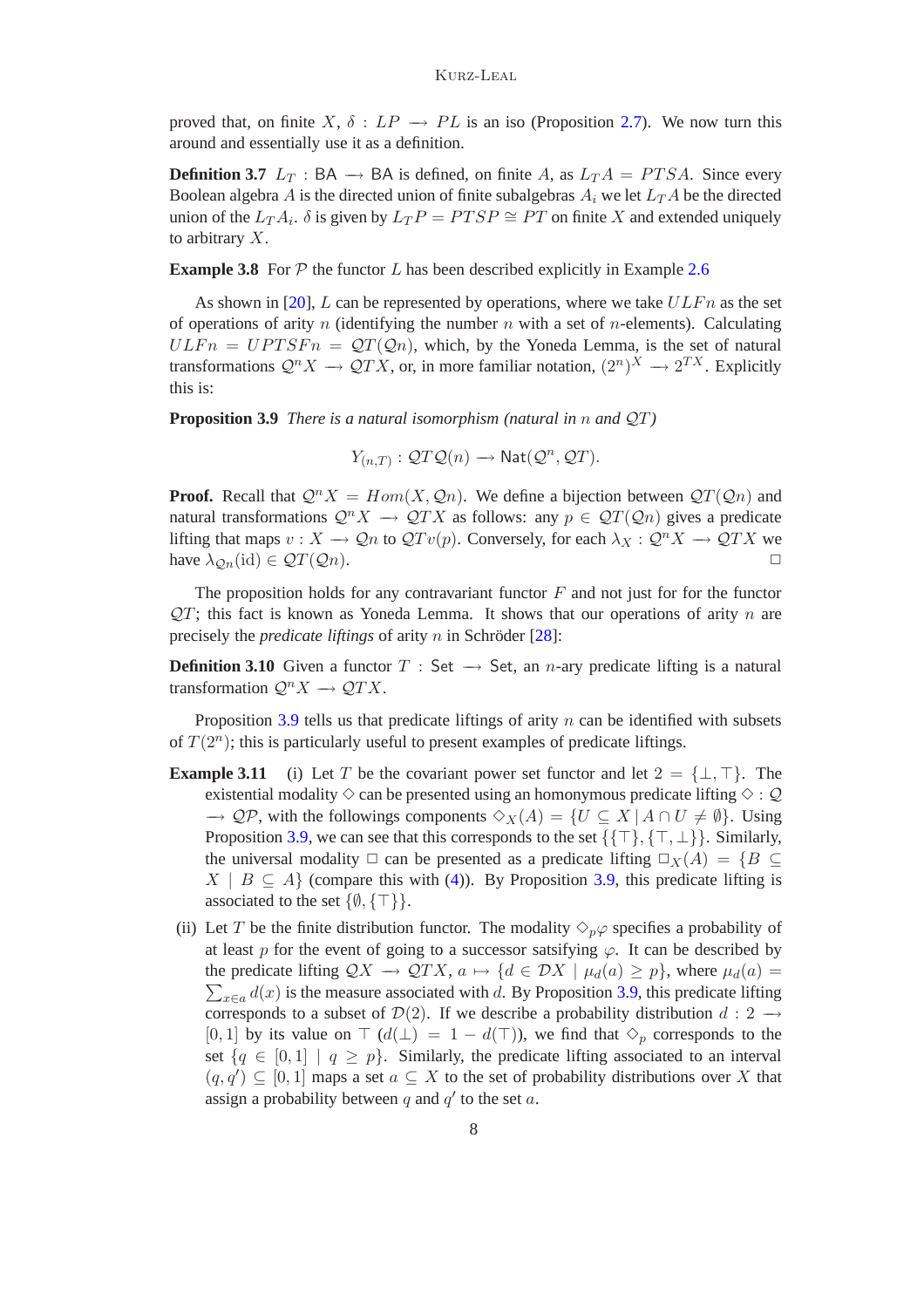#### Kurz-Leal

We can also define a logic for any set of predicate liftings  $\Lambda$  as follows:

<span id="page-8-0"></span>**Definition 3.12** Let  $\Lambda$  be a set of predicate liftings. The functor  $\bar{L}_{\Lambda} : A \to A$  maps A to the free A-algebra generated by all  $\lambda(a_1,\ldots,a_n)$  where  $\lambda \in \Lambda$ , n is the arity of  $\lambda$ , and  $a_i \in UA$ . We write  $\bar{L}_T$ , or just  $\bar{L}$ , if  $\Lambda$  is the set of all predicate liftings.

More explicitly, we can describe the functor  $\bar{L}_{\lambda}$ , for a single predicate lifting  $\lambda$ , to be  $L_{\lambda} = FU^{n_{\lambda}}$ , where  $n_{\lambda}$  is the arity of  $\lambda$ . In general we have  $\bar{L}_{\Lambda} = \coprod_{\lambda \in \Lambda} \bar{L}_{\lambda}$ . We can also define the language of all predicate liftings  $\mathcal{L}_T$  based on Boolean logic as follows (in future, we will usually drop the subscript  $T$ ).

<span id="page-8-2"></span>**Definition 3.13**  $\mathcal{L}_T$  is the smallest set closed under Boolean operations and under the rule if  $n < \omega, 1 \leq i \leq n, \varphi_i \in \mathcal{L}_T, \lambda \in \mathcal{QTQn} \Rightarrow \lambda(\varphi_1, \ldots \varphi_n) \in \mathcal{L}_T$ .

This perspective of languages with predicate liftings will prove to be useful to generalize the results in [\[21\]](#page-21-0).

### **4 Translators and** A**-Translators**

In this section we will investigate under what circumstances we can find translation from the  $\nabla$ -logic M into the logic of all predicate liftings  $\mathcal L$  and vice versa. Let us note first that we are not interested in showing only that every formula in  $\mathcal L$  has an equivalent formula in  $M$  (and v.v.). Rather we want an inductive definition of the translation, which respects the one-step nature (see Remark [2.5\)](#page-3-3). This stronger property of one-step translations is captured by natural transformations  $\overline{L} \rightarrow M$  and  $M \rightarrow L$ .

#### *4.1 One-step translations*

We start by defining translations between coalgebraic logics. Our notion of coalgebraic logic assumes a category  $A$  of power-set algebras as in Definition [3.1,](#page-4-3) a functor  $L : A$  $\rightarrow$  A and a natural transformation  $\delta$  :  $LP \rightarrow PL$ , as explained in Section [2.2.](#page-3-4)

<span id="page-8-1"></span>**Definition 4.1** Given two coalgebraic logics  $(L_1, \delta_2)$  and  $(L_2, \delta_2)$ , a natural transformation  $\nu : L_1 \longrightarrow L_2$  is a *one-step translation* if it commutes with the semantics:



A one-step translation can be understood as an inductive definition of a translation between the associated logics. Indeed, given any  $L_2$ -algebra  $L_2A \rightarrow A$  we obtain an  $L_1$ algebra  $L_1 A \xrightarrow{\nu_A} L_2 A \longrightarrow A$ ; moreover, since  $\nu$  is a natural transformation any morphism  $f : A \longrightarrow A'$  of  $L_2$  algebras is also a morphism between the corresponding  $L_1$ -algebras. Denote by  $L_iI_i \to I_i$  the initial  $L_i$ -algebras. Using this observation, we find, by initiality of  $I_1$ , an inductively defined morphism of  $L_1$ -algebras  $I_1 \rightarrow I_2$  which translates formulas in  $I_1$  to formulas in  $I_2$ . Notice that it is important that  $\nu$  is a natural because this allows to map a morphism of  $L_2$ -algebras  $I_2 \to A$  to a morphism of  $L_1$ -algebras.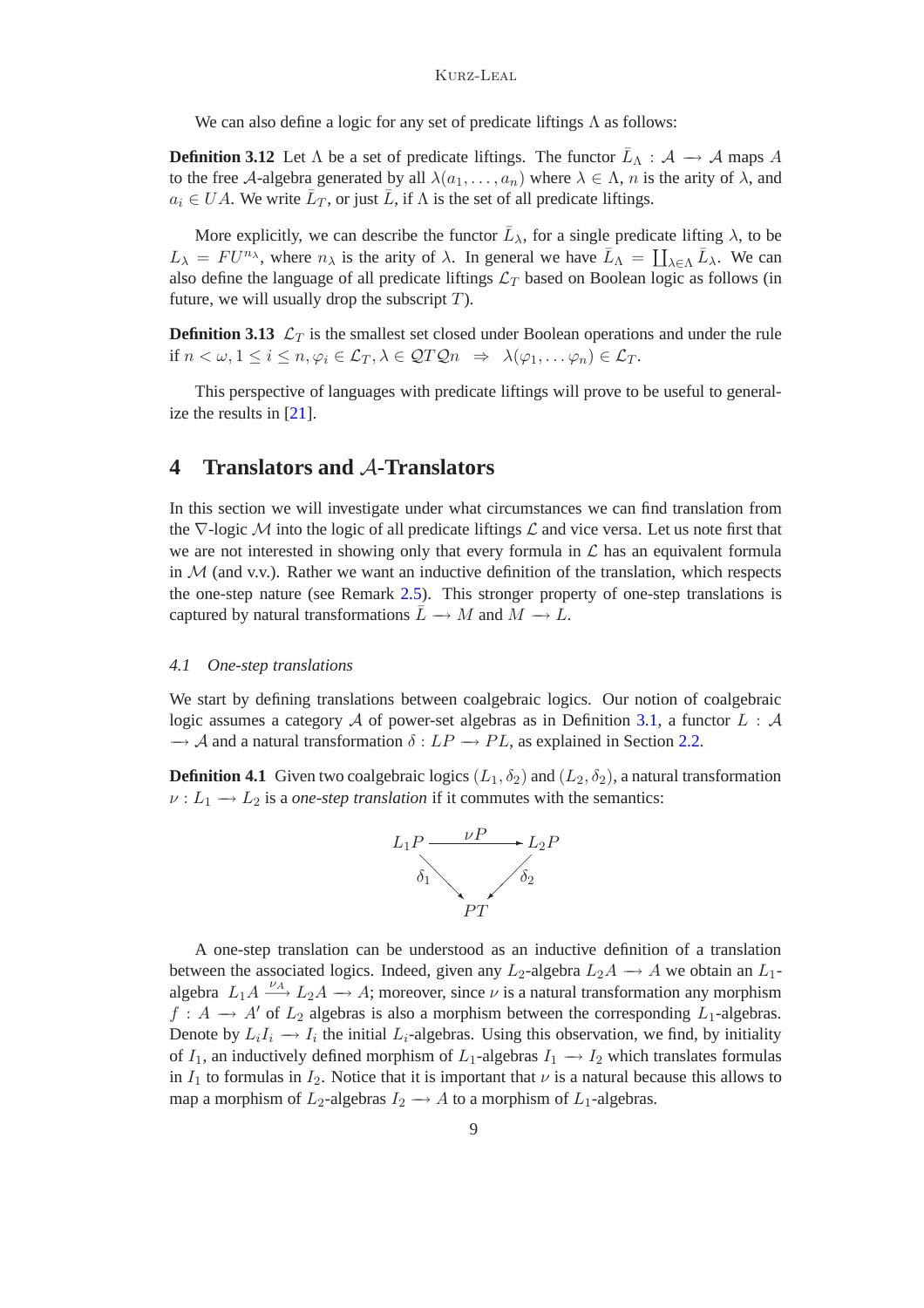#### *4.2 Translating Predicate Liftings*

We are looking for a natural transformation  $\overline{L} \rightarrow M$  (see Definitions [3.12](#page-8-0) and [3.3\)](#page-5-1). To do this, we need to translate predicate liftings  $\lambda$  into  $\nabla$ . Note that every predicate lifting  $\lambda: \mathcal{Q}^n \to \mathcal{Q}^n$  and the natural transformation  $\nabla: T_\omega \mathcal{Q} \to \mathcal{Q}^n$  share the codomain but have different domains (the subscript  $\omega$  below corresponds to the one in Definition [3.3\)](#page-5-1). This motivates the following definition [\[21\]](#page-21-0).

<span id="page-9-3"></span>**Definition 4.2** A translator for a predicate lifting  $\lambda$  is a natural transformation  $\tau : (Q)^n$  $\rightarrow TQ$  such that



<span id="page-9-2"></span>**Example 4.3** Consider the predicate lifting associated with the existential modality  $\diamond$  of the covariant power set functor (Example [3.11\)](#page-7-1). It has the translator  $\tau_X : \mathcal{Q}X \to \mathcal{P}_{\omega} \mathcal{Q}X$ mapping an element  $a \subseteq X$  to  $\tau_X(a) = \{a, X\}$ . Compare with the equivalence  $\diamond \varphi =$  $\nabla\{\varphi,\top\}$  discussed in Example [3.6.](#page-6-0)

<span id="page-9-1"></span>For more see Example [4.6](#page-9-0) below. The idea of a translator is to define a one-step translation tr via

$$
tr(\lambda \varphi) = \nabla \tau(tr(\varphi)).\tag{7}
$$

<span id="page-9-4"></span>Unfortunately not all predicate liftings have translators.

**Example 4.4** Let  $K_C$  be a constant functor where C has at least two distinct elements  $c_1, c_2$ . Using Proposition [3.9](#page-7-0) (see also Example [3.11\)](#page-7-1), predicate liftings correspond to subsets of C. The predicate lifting  $\lambda_E$  corresponding to  $E = \{c_1, c_2\}$  does not have a translator. This is because the components of a natural transformation  $\tau : \mathcal{Q} \to K_C$  are constant functions, hence the cardinality of  $\nabla \tau(X)$  is always 1, but  $\lambda_E X = E$ . Nevertheless, notice that the formula  $\nabla c_1 \vee \nabla c_2$  translates the predicate lifting  $\lambda_E$ .

If we look back at Equation [\(7\)](#page-9-1), we can see that translators produce "simple" translations not involving operators such as ∨. Accordingly, translations will involve translators as well as propositional operators. First, we need to know a big enough class of predicate liftings that do have translators.

**Definition 4.5** ([\[21\]](#page-21-0)) An *n*-ary predicate lifting  $\lambda$  is called a *singleton predicate lifting*, or a *singleton lifting* for short, if it is associated (via Proposition [3.9\)](#page-7-0) with a single element  $p \in T(2^n)$ , ie, if the following holds: Given  $\varphi : n \longrightarrow 2^X$ 

$$
\lambda_X(\varphi) = \{ t \in TX \, | \, T(\chi_{\varphi})(t) = p \},\tag{8}
$$

where  $\chi_{\varphi}: X \to 2^n$  is the transpose of  $\varphi$ . If  $\lambda$  is a singleton lifting, we write it  $\lambda_p$  or just p, where p is the associated element of  $T(2^n)$ .

<span id="page-9-0"></span>**Example 4.6** (i) If T is a constant functor with value C, then the singleton liftings for T are associated with elements  $c \in C$ . The X-component of a singleton lifting  $\lambda_c$  is the function  $\lambda_c$  :  $\mathcal{Q}X \rightarrow \mathcal{Q}K_C$  with constant value  $\{c\}$ .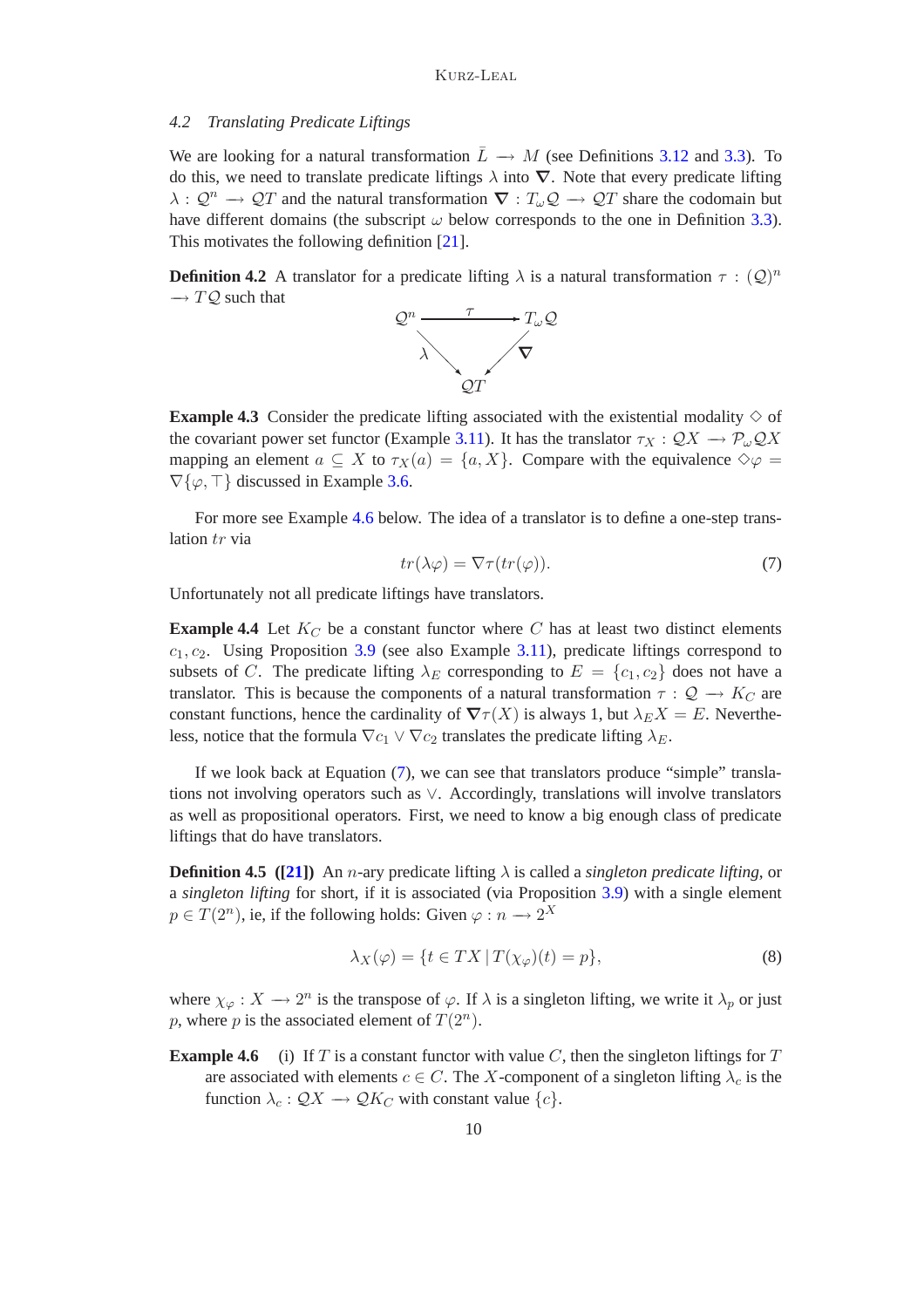- (ii) If T is the identity functor and we assume  $2 = \{\top, \bot\}$ , then there are two singleton liftings of arity 1 for *Id.* The X-component of  $\lambda_{\top}$  is the identity. Similarly, the Xcomponent of  $\lambda_{\perp}$  is the function  $(\lambda_{\perp})_X : \mathcal{Q}X \to \mathcal{Q}X$  mapping a set  $\varphi \subseteq X$  to  $\lambda_{\perp}(\varphi) = \neg_X \varphi$  to its complement.
- (iii) The covariant power set functor has four singleton liftings of arity 1, explicitely these are associated with  $\mathcal{P}(2) = \{\emptyset, \{\top\}, \{\bot\}, \{\top, \bot\}\}\$ . Given a set  $\varphi \subseteq X$ , the action of these predicate liftings is (we drop the subscripts  $X$ ):

$$
\lambda_{\{\top\}}(\varphi) = \{ U \in \mathcal{P}X \mid \emptyset \neq U \subseteq \varphi \}; \quad \lambda_{\{\bot\}}(\varphi) = \{ U \in \mathcal{P}X \mid \emptyset \neq U \subseteq \neg_X \varphi \}; \lambda_{\emptyset}(\varphi) = \{\emptyset \}; \quad \lambda_{\{\top,\bot\}}(\varphi) = \{ U \in \mathcal{P}X \mid U \cap \neg_X \varphi \neq \emptyset \neq U \cap \varphi \};
$$

Note that they all have translators, corresponding to  $\nabla {\varphi}$ ,  $\nabla {\varphi}$ ,  $\nabla {\varphi}$ ,  $\nabla {\varphi}$ ,  $\nabla {\varphi}$ ,  $\nabla {\varphi}$ , respectively.

- (iv) If  $T$  is the finite multiset functor, a singleton lifting is given by a pair of natural numbers  $(n, m)$ . Its X component,  $(n, m) : \mathcal{Q}X \to \mathcal{Q}B_NX$ , maps a set  $\varphi \subseteq X$ to the set of bags over X with  $n + m$  elements, n of which are in  $\varphi$  and m are in the complement of  $\varphi$ . Such a predicate lifting has a translator as it corresponds to  $\nabla$ {( $\varphi$ , n), ( $\neg$  x $\varphi$ , m)}, in the notation of Example [3.6.](#page-6-0)
- (v) If  $T$  is the finite distribution functor, a singleton lifting is given by a real number  $q \in [0,1]$ . The X-component of q maps a set  $\varphi \subseteq X$  to the set of probability distributions over X that assign probability q to the set  $\varphi$ . Such predicate liftings have translators as they correspond to  $\nabla$ { $(\varphi, q)$ ,  $(\neg x \varphi, 1 - q)$ }, in the notation of Example [3.6.](#page-6-0)

The second author's [\[21\]](#page-21-0) started the study of singleton liftings because: (1) In the case of KPFs they can be presented inductively over the complexity of the functor, and (2) by Proposition [3.9](#page-7-0) they generate all the other predicate liftings:

<span id="page-10-1"></span>**Proposition 4.7** ([\[21\]](#page-21-0)) If  $\lambda$  is an n-ary predicate lifting associated with a set  $P \subseteq T(2^n)$ , *then for every set* X *and every n*-sequence  $\varphi : n \to \mathcal{Q}X$  *we have:*  $\lambda_X(\varphi) = \bigcup_{p \in P} (\lambda_p)_X(\varphi)$ *. In other words, every* n*-ary predicate lifting can be obtained as a (possibly infinite) join of singleton predicate liftings.*

**Example 4.8** Going back to Example [3.11,](#page-7-1) the predicate lifting for  $\Box$  is  $\lambda_{\{0,\{\top\}\}}$ . It does not have a translator but is the union  $\lambda_{\emptyset} \cup \lambda_{\{\top\}}$  of two singleton liftings, which have a translator by Example [4.6.](#page-9-0) Similarly, the predicate lifting for  $\diamond$  is  $\lambda_{\{\{\top,\bot\},\{\bot\}\}} = \lambda_{\{\top,\bot\}} \cup$  $\lambda_{\{1\}}$ . Incidentally,  $\diamond$  does have a translator, see Example [4.3.](#page-9-2)

The starting point of the present paper was the discovery that singleton liftings always have translators. The proof is based on the following lemma, which also plays a crucial role in [\[14\]](#page-21-17). The proof of the lemma is immediate from the fact that the composition  $X \stackrel{\{-\}}{\longrightarrow} QX \stackrel{\supset}{\longrightarrow} X$  of relations is the identity.

<span id="page-10-0"></span>**Lemma 4.9** *Consider*  $\{-\}_A : A \to \mathcal{Q}A$ , to be the singleton function i.e.  $a \mapsto \{a\}$ . Then  $\nabla \varphi \circ T(\{-\}\varphi) = \{-\}\tau \varphi.$ 

Using this we can prove the following result.

<span id="page-10-2"></span>**Proposition 4.10** *Let* T *be a weak pullback preserving functor. Then each singleton lifting*  $\lambda_p$  *has a translator. Moreover, the translator is associated with*  $T(\{-\}_Q)(p)$ *.*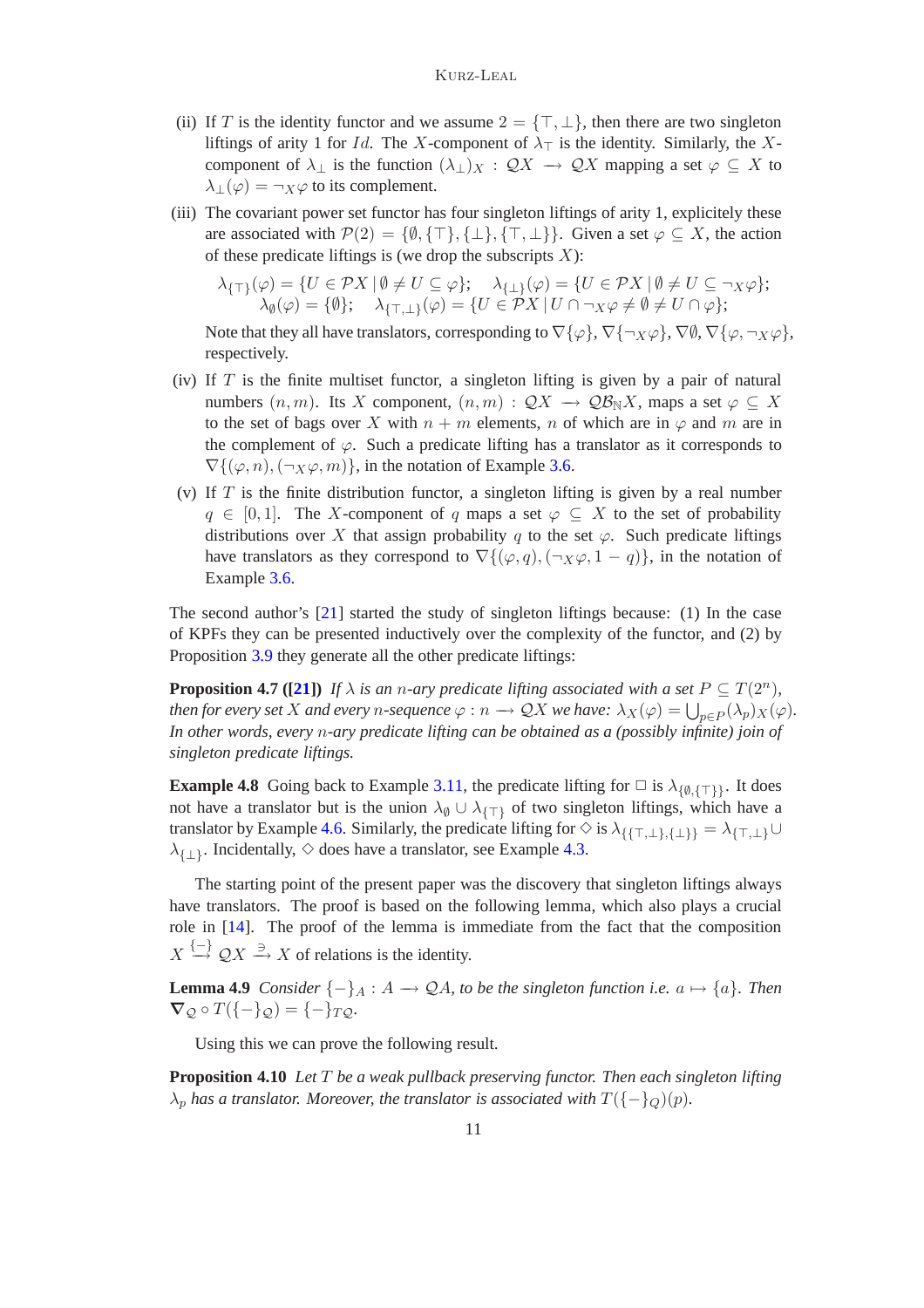**Proof.** Consider the following diagram



The parallelogram on the left expresses the naturality of Yoneda Lemma [3.9,](#page-7-0) hence commutes, the triangle on the right commutes by Lemma [4.9.](#page-10-0) The upper edge maps an element in  $p \in TQ(n)$  to the associated singleton lifting  $\lambda_p$ . The commutativity of the diagram implies that the natural transformation associated with  $T(\{-\}_{{\mathcal{Q}}(n)})(p)$ , which is a natural transformation  $\mathcal{Q}^n \to T\mathcal{Q}$ , is a natural translator for  $\lambda_p$ .

Notice that translators almost define one-step translators. However, we have to make sure that  $\tau$  in Equation [\(7\)](#page-9-1) is definable in the logic. This is not always possible as the following example shows.

<span id="page-11-0"></span>**Example 4.11** Suppose we replace, in Definition [3.3,](#page-5-1) A by the category DL of distributive lattices, that is, we work with a positive Moss logic without negation. Consider  $T$  to be the identity functor and the predicate lifting  $\lambda_{\perp} : \mathcal{Q} \to \mathcal{Q}$  given by complementation. In this example,  $\nabla$  is the identity and complementation  $\neg : \mathcal{Q} \to \mathcal{Q}$  is a translator for λ. However, all the operators in  $\mathcal{M}_{Id}$  are monotone, therefore all the definable terms are monotone, which implies that negation is not definable. In other words, we cannot translate  $\lambda_{\perp}$  into  $\mathcal{M}_{Id}$ .

The example shows that the underlying category plays a role to whether translations are possible:  $\lambda \downarrow \varphi$  can be translated into a  $\nabla$ -formula over BA but not over DL. This leads us to refine the notion of translator to that of an A-translator. Intuitively, an A-translator is a translator that is natural wrt to A-morphisms. We will show later that all translators can be extended to BA-translators.

<span id="page-11-1"></span>**Definition 4.12** Let  $\lambda$  be an *n*-ary predicate lifting, A a category with power-set algebras, and  $U : A \longrightarrow$  Set the forgetful functor. An A-translator  $\tau$  for  $\lambda$  is a natural transformation  $\tau: U^n \to T_\omega U$  such that  $\tau_P$  is a translator for  $\lambda$  (recall that  $UP = Q$ ).

If the category A is clear from the context, we often call an A-translator a *logical translator*. We say that the logical translator  $\tau$  extends the translator  $\tau_P$ . If there exists an A-translator for  $\lambda$ , we say that the predicate lifting  $\lambda$  is A-translatable.

**Example 4.13** (i) In Example [4.11,](#page-11-0)  $\tau = \neg$  extends to a BA-translator, but not to a DL-translator.

(ii) Consider the predicate lifting associated with the existential modality  $\diamond$  as in Exam-ple [4.3.](#page-9-2) We define a BA-translator  $\tau$ : Given a Boolean algebra  $\mathfrak{A}$ , with carrier A, the function  $\tau_{\mathfrak{A}} : A \longrightarrow \mathcal{P}A$  maps an element  $x \in A$  to  $\tau_{\mathfrak{A}}(x) = \{x, \top\}$ . Notice that this BA-translator is also an  $A$ -for any category  $A$  of power-set algebras and induces the following translation  $tr(\Diamond \varphi) = \nabla \{ tr(\varphi), \top \}.$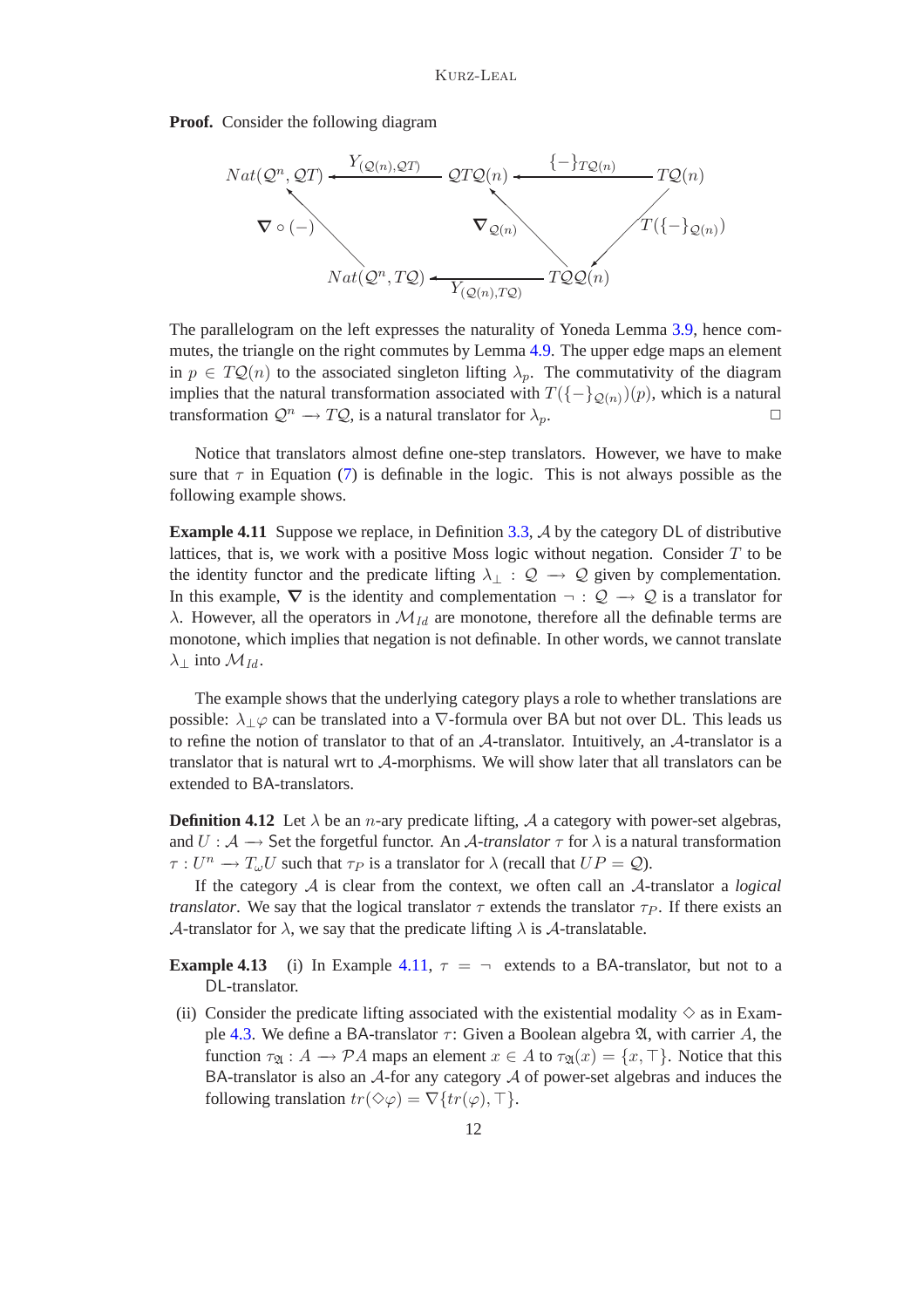(iii) We can ask which predicate liftings have  $A$ -translators for all categories  $A$  of powerset algebras. These are precisely what we call the Moss liftings, see Remark [6.7.](#page-16-0)

The main property of logical translators, as suggested by the previous examples, is that they produce translations:

**Proposition 4.14** *Let* Λ *be a set of predicate liftings, each of which has a logical translator.* Then can we find a one-step translation  $\bar{L}_{\Lambda} \longrightarrow M$ .

**Proof.** For each  $\lambda \in \Lambda$  let  $\tau_{\lambda}: U^{n_{\lambda}} \to T_{\omega}U$  be a logical translator. Combining those we obtain a map  $\coprod_{\lambda \in \Lambda} U^{n_{\lambda}} \to T_{\omega}U$ , the image of this map under the left adjoint of U is the required translation  $L_{\Lambda} \longrightarrow M$ .  $\Lambda \to M.$ 

# **5 Translating with Classical Logic**

In this section, we will produce one-step translations (Definition [4.1\)](#page-8-1) between Moss's logic  $\mathcal{M}_T$  (Definition [3.2\)](#page-5-3) and the logic  $\mathcal{L}_T$  (Definition [3.13\)](#page-8-2) of all predicate liftings. The main technical result is that that translators (Definition [4.2\)](#page-9-3) can always be extended to BA-translators (Definition [4.12\)](#page-11-1).

The translations rely on some conditions on the type functor  $T$  and on the propositional logic being Boolean. Accordingly, in this section we always assume our logic is based on BA. If we would like to extend the results to DL, we should modify the notion of predicate lifting by working with endofunctors  $T$  over the category of ordered sets and replace the functor  $Q$  by the down-set functor. We do not pursue this issue here.

<span id="page-12-1"></span>*5.1 From* L *to* M

**Lemma 5.1** *Every translator*  $\tau : \mathcal{Q}^n \to T_\omega \mathcal{Q}$  *can be extended to a BA-translator, i.e. a natural transformation*  $U^n \to T_\omega U$ , where  $U : BA \to Set$  *is the forgetful functor.* 

**Proof.** (Sketch.) Recall that (1) every Boolean algebra is the directed colimit of finite Boolean algebras and (2) every Boolean algebra morphism between finite BAs arises from the inverse image of a function between sets. Because of (2) we have that  $\tau: U_{\omega}^n \to T_{\omega}U_{\omega}$ is natural where  $U_{\omega}$ : BA $_{\omega} \rightarrow$  Set is the restriction of U to finite Boolean algebras. Because of (1), we can extend  $\tau$  from  $U_{\omega}$  to U. This makes the translator  $\tau$  into a BAtranslator.  $\square$ 

The lemma does not hold for other categories of power-set algebras. But for BA, we obtain

<span id="page-12-0"></span>**Theorem 5.2** *If* T *preserves finite sets and weak pullbacks, there is a one-step translation*  $\bar{L}_T \longrightarrow M_T$ .

**Proof.** (Sketch.) Let  $\overline{L}_s$  be the functor given as in Definition [3.12,](#page-8-0) but using only singleton liftings. Because  $T$  preserves finite sets, every predicate lifting can be expressed as a finite join of singleton liftings (Proposition [4.7\)](#page-10-1), hence we have an isomorphism  $\overline{L} \cong \overline{L}_s$ . Now let  $\lambda$  be a singleton lifting and let  $\tau$  be the corresponding translator (Proposition [4.10\)](#page-10-2). Extend  $\tau$  to a logical translator  $U^n \to T_\omega U$  as in the previous lemma. This gives a natural transformation  $U^n \to M_T$ . Doing this for each singleton lifting and combining all of these logical translators we obtain a translation  $\bar{L}_s \to M_T$ .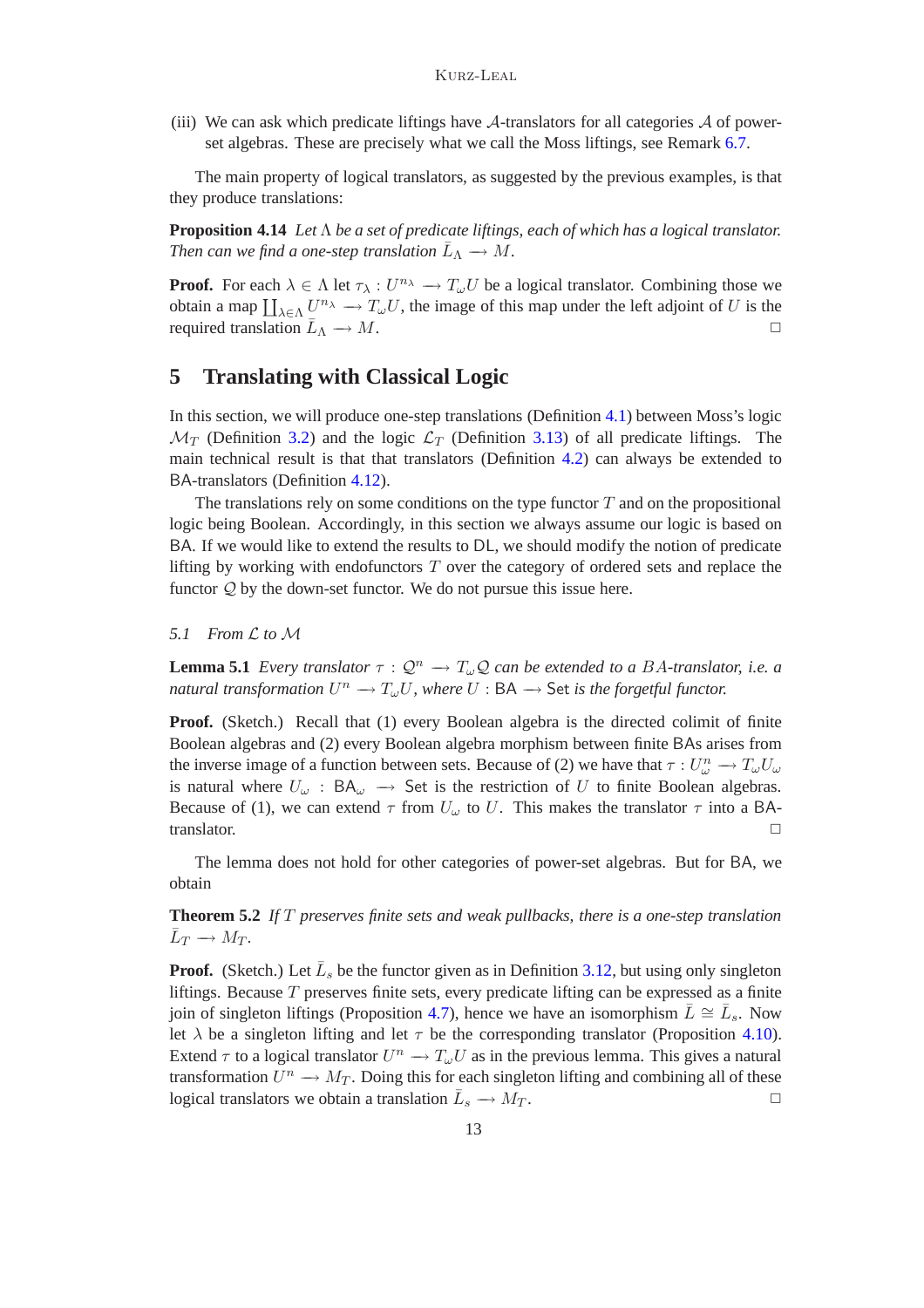Notice that Examples [4.11,](#page-11-0) and [4.4](#page-9-4) show that to translate all predicate liftings, we need at least classical logic. The following example shows that the condition of  $T$  preserving finite sets can not be avoided.

<span id="page-13-1"></span>**Example 5.3** If the functor  $T$  does not preserve finite sets, not every predicate lifting can be translated into Moss's language. Let T be the constant functor with value N, let  $E \subseteq \mathbb{N}$ be the set of even numbers. If we are working over BA, the predicate lifting  $\lambda_E$  can not be translated into Moss' language. Consider the coalgebra  $N = (\mathbb{N}, 1_{\mathbb{N}})$  and the formula  $\lambda_E\top$ . On the one hand, this formula defines the set of even numbers, i.e.  $[\lambda\top] = E$ . On the other hand, we can check that using Moss' language we can only define finite and cofinite sets; therefore we conclude that the predicate lifting  $\lambda_E$  can not be expressed into Moss' language over BA.

The following translations are illustrations of the previous theorem.

**Example 5.4** • Example [4.11](#page-11-0) is a BA-translator obtained using the previous theorem.

• Let  $(n, m)$  be singleton lifting for the finite multiset functor (Example [4.6\)](#page-9-0). We define a BA-translator for  $(n, m)$  as follows: Given a Boolean algebra  $\mathfrak{A}$ , with carrier A, the function  $\tau_{\mathfrak{A}}: A \longrightarrow \mathcal{B}_{\mathbb{N}}A$  maps an element  $x \in A$  to the following bag:  $B_{(x,n,m)}: A$  $\rightarrow \mathbb{N}$ 

$$
B_{(x,n,m)}(x) = n, B_{(x,n,m)}(\neg \mathfrak{A}x) = m \text{ and } B_{(x,n,m)}(a) = 0 \text{ for any other element.}
$$

This logical translator induces the following translation  $t((n,m)a) = \nabla B_{(t(a),n,m)}$ .

### *5.2 From* M *to* L

Our next step is to find a translation  $M_T \to L_T$ . Note that we do not expect a natural transformation  $M_T \to \bar{L}_T$  because each  $\nabla$ -formula corresponds to many different formulas of  $\mathcal{L}_T$  (see also the next section). But L (Definition [3.7\)](#page-7-2) already quotients out by one-step logical equivalence, thus identifying all equivalent formulas.

<span id="page-13-0"></span>**Theorem 5.5** *For all weak pullback preserving functors* T *there exists a one-step translation*  $M_T \to L_T$ .

Proof. If we restrict to finite sets and finite boolean algebras, we have an isomorphism  $\iota: Id \longrightarrow SP$  (see Diagram [\(1\)](#page-3-1)) and then the following natural transformation

$$
T_{\omega}UP \xrightarrow{\nabla} UPT \xrightarrow{\iota} UPTSP
$$

which can be freely extended to a natural transformation  $\theta_{\omega} : M_T P \to L_T P$ . Since every BA is a directed colimit of finite Boolean algebras of the form  $PX$  for finite  $X$  and since  $M_T$  preserves directed colimits, we can extend  $\theta_{\omega}$  to a natural transformation  $\theta : M_T$  $\rightarrow L_T$ 

$$
M_T A \xrightarrow{\theta_A} L_T A
$$
  

$$
M_T PX \xrightarrow{\theta_{\omega})_X} L_T PX
$$

which is a one-step translation (Definition [4.1\)](#page-8-1).  $\Box$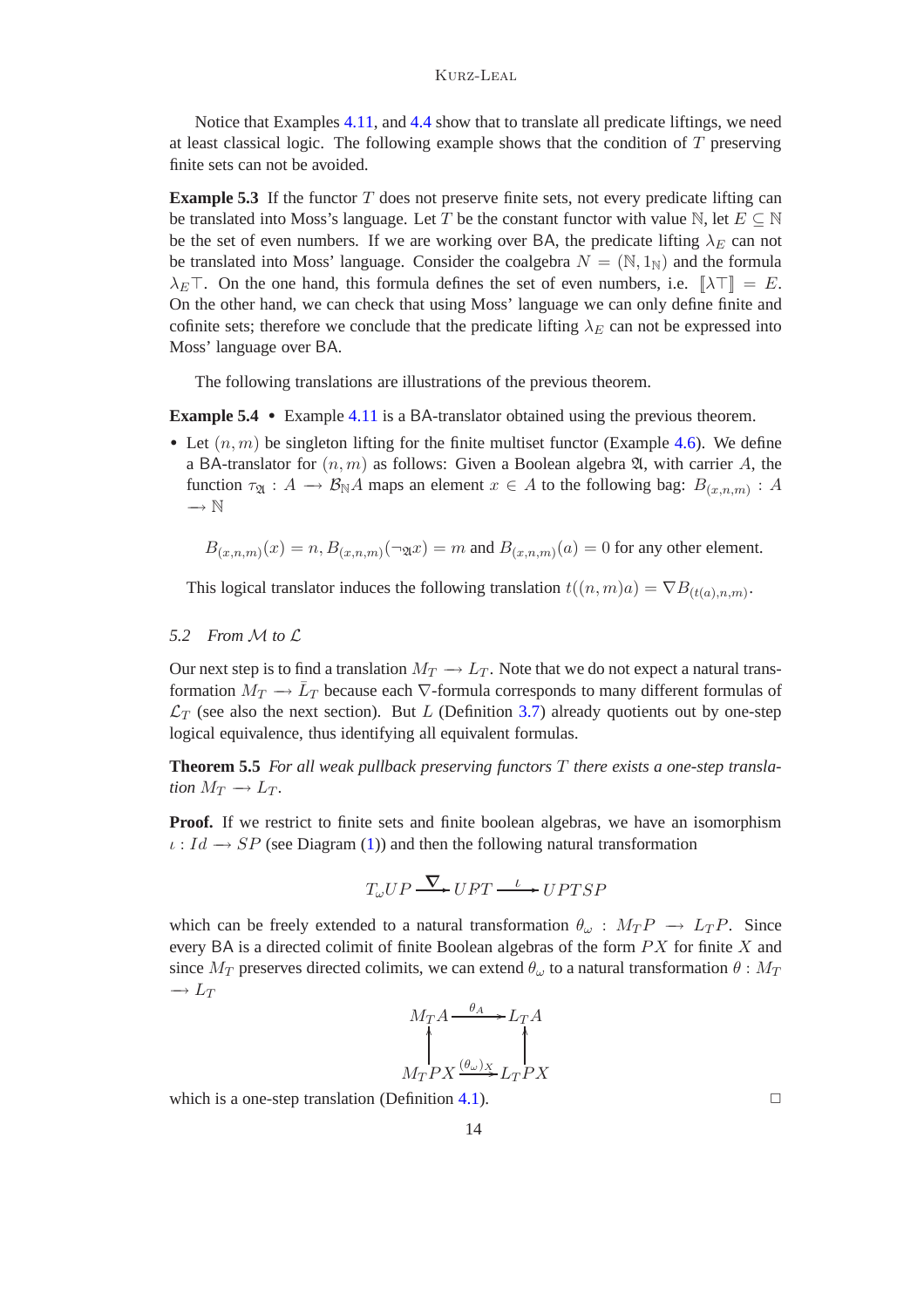Again, the theorem is specific to BA. On the other hand, it is a particular instance of a more general result. Namely, if we are working over BA, all expressive coalgebraic logics for a finitary functor that preserves finite sets are equivalent, i.e. mutually translatable. This Lindström like theorem is formulated in the next theorem.

<span id="page-14-2"></span>**Theorem 5.6** *Assume that* T *that preserves finite sets and that* L *is a complete and expressive coalgebraic logic. Then for all coalgebraic logics* L ′ *there is a one-step translation*  $\tau : L' \longrightarrow L$ . Moreover, if L' is complete and expressive as well, then  $\tau$  *is an isomorphism.* 

The proof is exactly as the one used in the case of Moss's logic. The natural transformation  $\tau$  can be obtained as the extension of  $L'PX \xrightarrow{\delta'} PTX \xrightarrow{\delta^{-1}} L_2PX$ , where  $\delta'$  and  $\delta$  are the natural transformations inducing the respective semantics. This relies on the fact that L is complete and expressive iff  $\delta_X$  is iso on finite X.

# **6 Equational Coalgebraic Logic**

The aim of this section is to apply our translation. We do this by presenting Moss's logic using only conventional operators, i.e. predicate liftings and showing how the axiomatization of Moss's logic from [\[14\]](#page-21-17), gives rise to a standard modal axiomatization. One advantage of such an equational version of Moss's logic is that one can reuse known logical methods. For example, in a logic given by predicate liftings, the subformulas of a formula  $\lambda(\varphi_1,\ldots,\varphi_n)$ are the  $\varphi_i$ . But what should be the subformulas of  $\nabla \alpha$ , if all we know about  $\alpha$  is that  $\alpha \in T_{\omega}(\mathcal{M}_T)$ ? Or how to state that  $\nabla$  is monotone? Or what does congruence mean? All these questions can be answered [\[14\]](#page-21-17), but this requires some technical work, which can be avoided in the equational presentation.

To present  $\mathcal{M}_T$  we use the fact that every finitary functor  $T_\omega$  is a quotient of a polynomial functor Σ

$$
\Sigma X = \coprod_{n < \omega} \Sigma_n \times X^n \xrightarrow{E_X} T_\omega X. \tag{9}
$$

Such quotient is called a **presentation**  $\langle \Sigma, E \rangle$  of  $T_{\omega}$  by operations and equations:  $\Sigma_n$ is called the set of operations of arity n and the equations defining  $T_{\omega}$  are the kernel of  $E<sub>X</sub>$  (for some countably infinite set of 'variables' X) (for more on set-functors and their presentations see Adámek and Trnková [\[2\]](#page-20-7)).

<span id="page-14-1"></span>**Example 6.1** P is a quotient of the list-functor  $List(X) = \coprod_{n<\omega} X^n$ .  $E_X$  maps lists  $(x_0,...,x_n)$  to sets  $\{x_0,...,x_n\}$ . The equations given by E are the usual equations defining sets from lists (expressing that order and repetitions don't matter).

<span id="page-14-3"></span>**Remark 6.2** Every finitary functor  $T_{\omega}$  has a **canonical presentation** given by  $\Sigma_n = T_{\omega}(n)$ and  $E_X(p, v) = T(v)(p)$  for  $p \in T(n)$  and  $v : n \to X$ .

Using the presentation, we can compute relation liftings (Remark [3.4\)](#page-5-4). The following lemma is the key stone for our development of equational coalgebraic logic

<span id="page-14-0"></span>**Lemma 6.3** *Let* R *be a relation between* X *and* Y *and* T *a finitary endofunctor on* Set*. For every*  $t_x \in TX$  *and*  $t_y \in TY$  *the following conditions are equivalent:* 

- $t<sub>x</sub>$   $\overline{T}(R)$   $t<sub>y</sub>$ .
- *There exists*  $k < \omega$ ,  $r \in T(k)$ ,  $a : k \to X$ , and  $b : k \to Y$  such that  $T(a)(r) = t_x$ ,  $T(b)(r) = t_y$ , and  $(\forall i \in k)(a_i R b_i)$ .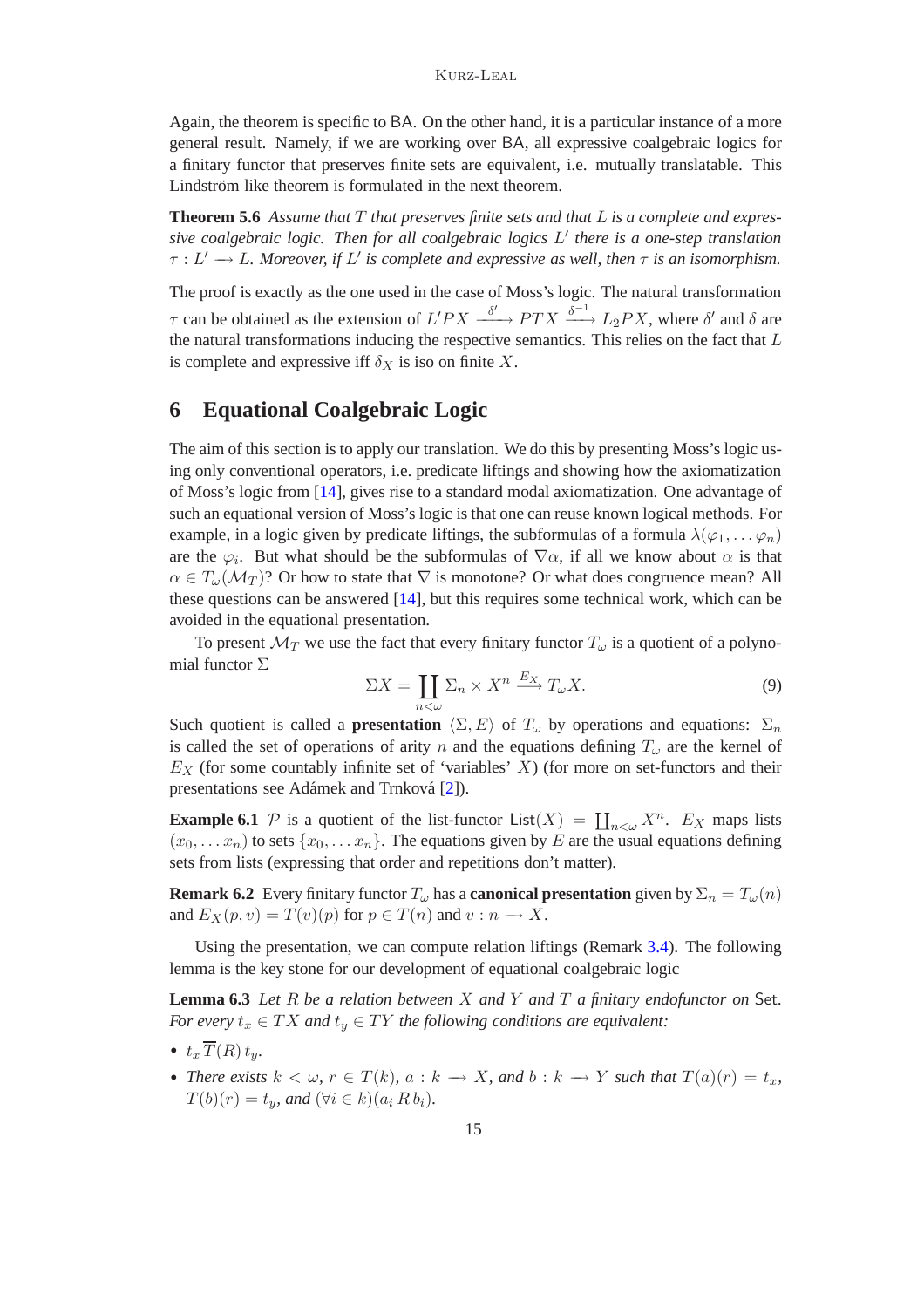More informally, we read the lemma as

$$
t_x \overline{T}(R) t_y
$$
 iff  $t_x = r(a_1, \ldots a_k)$  and  $t_y = r(b_1, \ldots b_k)$  and  $a_i R b_i$ 

where  $\equiv$  refers to the equational theory of the presentation of T.

**Proof.** The proof is straightforward from contemplating the following commuting diagram

<span id="page-15-1"></span>
$$
\Sigma X \xleftarrow{\Sigma(\pi_X)} \Sigma R \xrightarrow{\Sigma(\pi_Y)} \Sigma Y
$$
\n
$$
E_X \xleftarrow{T(X)} T R \xrightarrow{T(\pi_Y)} T R \xrightarrow{T(\pi_Y)} T Y
$$
\n(10)

and taking into account that  $E_R$  is surjective (due to T finitary).

### 6.1 The logic  $K_T$

Given a presentation  $\langle \Sigma, E \rangle$  of  $T_{\omega}$ , every  $p \in \Sigma_n$  gives rise to an n-ary predicate lifting

<span id="page-15-0"></span>

If  $\langle \Sigma, E \rangle$  is the canonical presentation, we call a predicate lifting arising in this way a **Moss lifting**. The set of all Moss liftings can be identified with  $\prod_{n<\omega}T_{\omega}(n)$  (notice that if  $\langle \Sigma, E \rangle$  is any presentation of T there is a canonical function  $\Sigma_n \to T_\omega(n)$ .

- **Example 6.4** (i) Let  $T = 1 + Id$  (deterministic transition systems with termination). For each arity *n* there is a Moss lifting  $\lambda_n^*$ , which indicates termination; this lifting corresponds to the unique element of 1. All other Moss liftings of arity  $n$  correspond to the elements of *n*. For  $p \in n$ , the Moss lifting  $\lambda^p$  maps a sequence  $\varphi : n \to \mathcal{Q}X$ to the set  $\varphi_p$ . Using Moss liftings we can see that if the system is deterministic there is no need go beyond arity 1.
- (ii) Let  $T = P$  (non-deterministic transition systems). Moss liftings of arity n are associated with subsets of *n*. Let *p* be one of those subsets. The Moss lifting  $\lambda^p$  maps a sequence  $\varphi : n \longrightarrow \mathcal{Q}X$  to the set

$$
\lambda^{p}(\varphi) = \{ \alpha \in \mathcal{P}X \mid (\forall x \in \alpha)(\exists i \in p)(x \in \varphi_{i}) \land (\forall i \in p)(\exists x \in \alpha)(x \in \varphi_{i}) \}.
$$

(iii) Let T be the finite multiset functor. Moss liftings of arity n corresponds to bags  $p : n$  $\rightarrow$  N. The predicate lifting associated with such a bag p maps a sequence  $\varphi$ : n  $\rightarrow$  QX as follows. The pair  $(p, \varphi)$  can be considered as multiset over QX  $(p_i)$  being the multiplicity of  $\varphi_i$ ). It is then mapped by  $\nabla$  according to Example [3.6.](#page-6-0)

**Definition 6.5** Given a presentation  $\langle \Sigma, E \rangle$  of  $T_{\omega}$ , the logic  $\mathcal{K}_T^{\langle \Sigma, E \rangle}$  $T^{(2, E)}$  is the logic (Defini-tion [3.12\)](#page-8-0) given by the set of predicate liftings  $\lambda^p$ ,  $p \in \Sigma_n$ . We simply write  $\mathcal{K}_T$  if the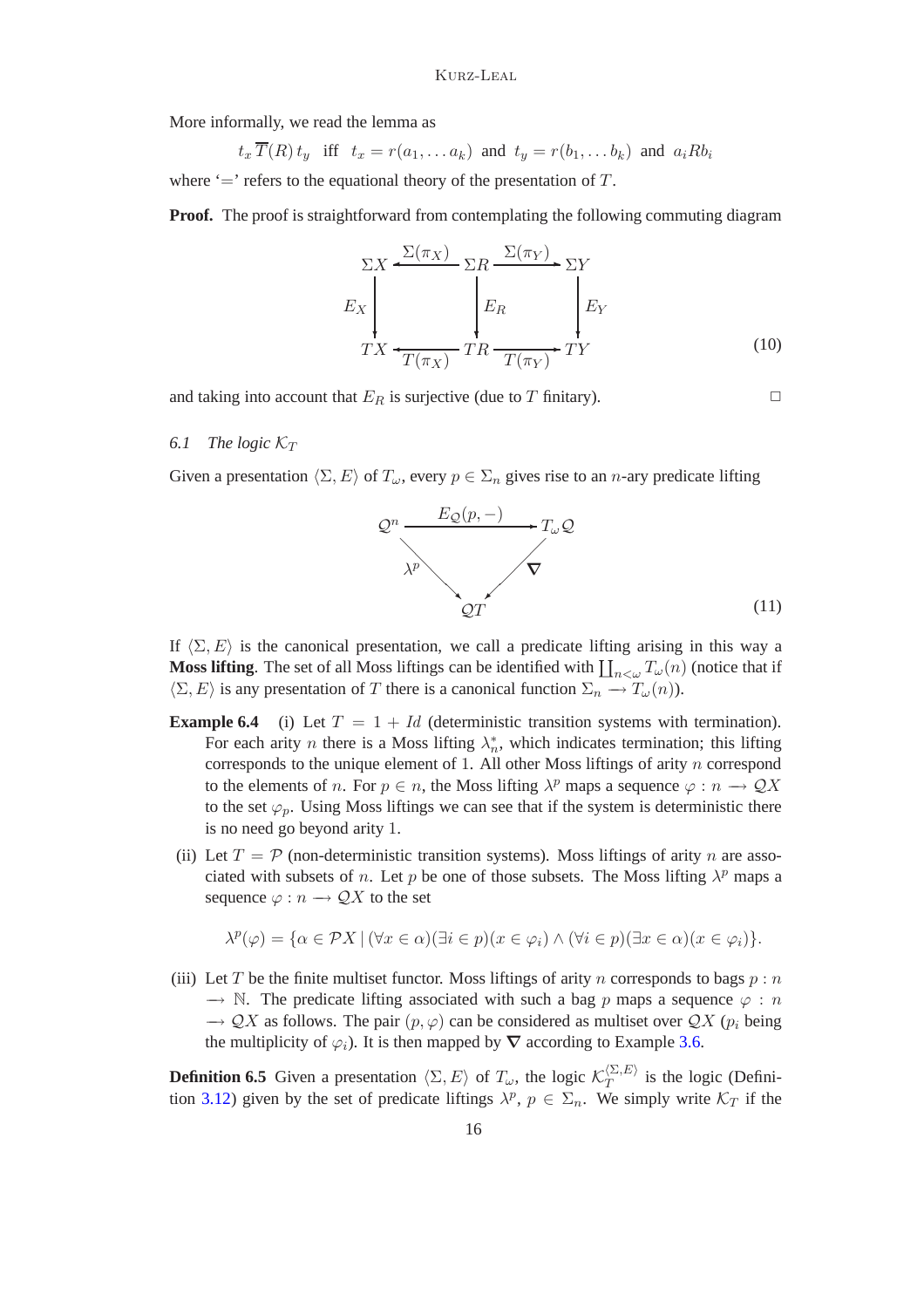presentation is clear from the context or the canonical presentation. The corresponding functor is denoted by  $K_T : BA \rightarrow BA$ .

In  $[21]$  the natural transformation E was used to translate Moss's logic into the language of predicate liftings. The translation is based on the fact for each  $\alpha \in T_{\omega}X$  there exists a pair  $(p, v) \in T_\omega(n) \times X^n$  such that  $E_X(p, v) = \alpha$ . Thus formulas  $\nabla \alpha$  can be replaced by formulas  $\lambda^p(\varphi_1,\ldots,\varphi_n)$ . More formally we have.

<span id="page-16-0"></span>**Proposition 6.6 ([\[21\]](#page-21-0))** For every formula in  $\mathcal{M}_T$  there exists an equivalent formula  $\mathcal{K}_T$ .

**Remark 6.7** By definition, see [\(11\)](#page-15-0), every Moss' lifting can be translated into Moss's language, or more technically,  $E_{QX}(p, -)$  is a translator for  $\lambda^p$  in the sense of Definition [4.2.](#page-9-3) Moreover, it is also an  $A$ -translator (Definition [4.12\)](#page-11-1) for all category  $A$  with power-set al-gebras (Definition [5\)](#page-4-4). Conversely, instantiating  $A$  with Set, we find that Moss liftings are the only predicate liftings for which we can find  $\mathcal{A}$ -translators for any  $\mathcal{A}$ . Thus we may say: The Moss liftings are precisely the totally translatable predicate liftings.

Another important property of Moss liftings is that they are monotone:

**Proposition 6.8** *Let*  $\lambda^p : \mathcal{Q}^n \to \mathcal{Q}T$  *be a Moss lifting; let*  $\varphi, \psi : n \to \mathcal{Q}X$  *be sequences of sets.* If  $(\forall i)(\varphi_i \subseteq \psi_i)$  then  $\lambda^p(\varphi) \subseteq \lambda^p(\psi)$ .

**Proof.** Let  $E(p, -)$  be the translator of  $\lambda^p$ . Using Lemma [6.3](#page-14-0) we see that  $(\forall i)(\varphi_i \subseteq \psi_i)$ implies  $E_O(p,\varphi) \overline{T}(\subseteq) E_O(p,\psi)$ . Applying  $\nabla$  on both sides of the previous inequality will transform  $\overline{T}(\subseteq)$  into  $\subseteq$ ; we conclude  $\lambda^p(\varphi) \subseteq \lambda^p(\psi)$ .

This has the following important corollary.

**Corollary 6.9** *For every weak pullbacks preserving functor* T *there exists a set* Λ *of monotone predicate liftings such that the logic*  $L_\Lambda$  *is expressive. The set*  $\Lambda$  *is that of Moss liftings.* 

**Remark 6.10** Finding a monotone set of predicate liftings is important in coalgebraic modal logic, as it opens the possibility of adding fix points operators. The previous proposition solves this problem in the case of weak-pullback preserving functors. As far as we know, the general problem for non-weak pullback preserving functors is still open.

### *6.2 A complete equational proof system for* K

Now we will present a proof system to describe logical equivalence between formulas built from Moss liftings. [\[14\]](#page-21-17) presents the following complete and sound system for the  $\nabla$ -logic.

> $(\nabla 1) \bigwedge {\nabla \alpha \mid \alpha \in A} \leq \bigvee {\nabla T(\bigwedge) \Phi \mid \Phi \in SRD(A)}$ .  $(\nabla 2) \ \ \nabla T(\bigvee) \Phi \leq \bigvee \{ \nabla \alpha \mid \alpha T(\in) \Phi \}.$  (V3) From  $\alpha \leq \beta$  infer  $\vdash_{\nabla} \nabla \alpha \leq \nabla \beta$ where  $\alpha \in T_{\omega} \mathcal{M}, A \in \mathcal{P}_{\omega} T_{\omega} \mathcal{M}, \Phi \in T_{\omega} \mathcal{P}_{\omega} \mathcal{M}$

Space forces us to refer to [\[14\]](#page-21-17) for details. Intuitively,  $(\nabla 1)$  eliminates conjunctions,  $(\nabla 2)$ distributes disjunctions over the  $\nabla$  and ( $\nabla$ 3) is congruence. But note that these intuitions are not expressed in standard logical concepts, e.g.  $(\nabla 1)$  involves applying T to the map  $\wedge$ :  $P_{\omega}M \rightarrow M$  and the congruence rule uses relation lifting instead of simply substituting terms into operation symbols. This can be avoided by moving from  $\mathcal{M}_T$  to  $\mathcal{K}_T$ , as we show in the following.

To emphasize the equational axiomatisation of  $T$  we introduce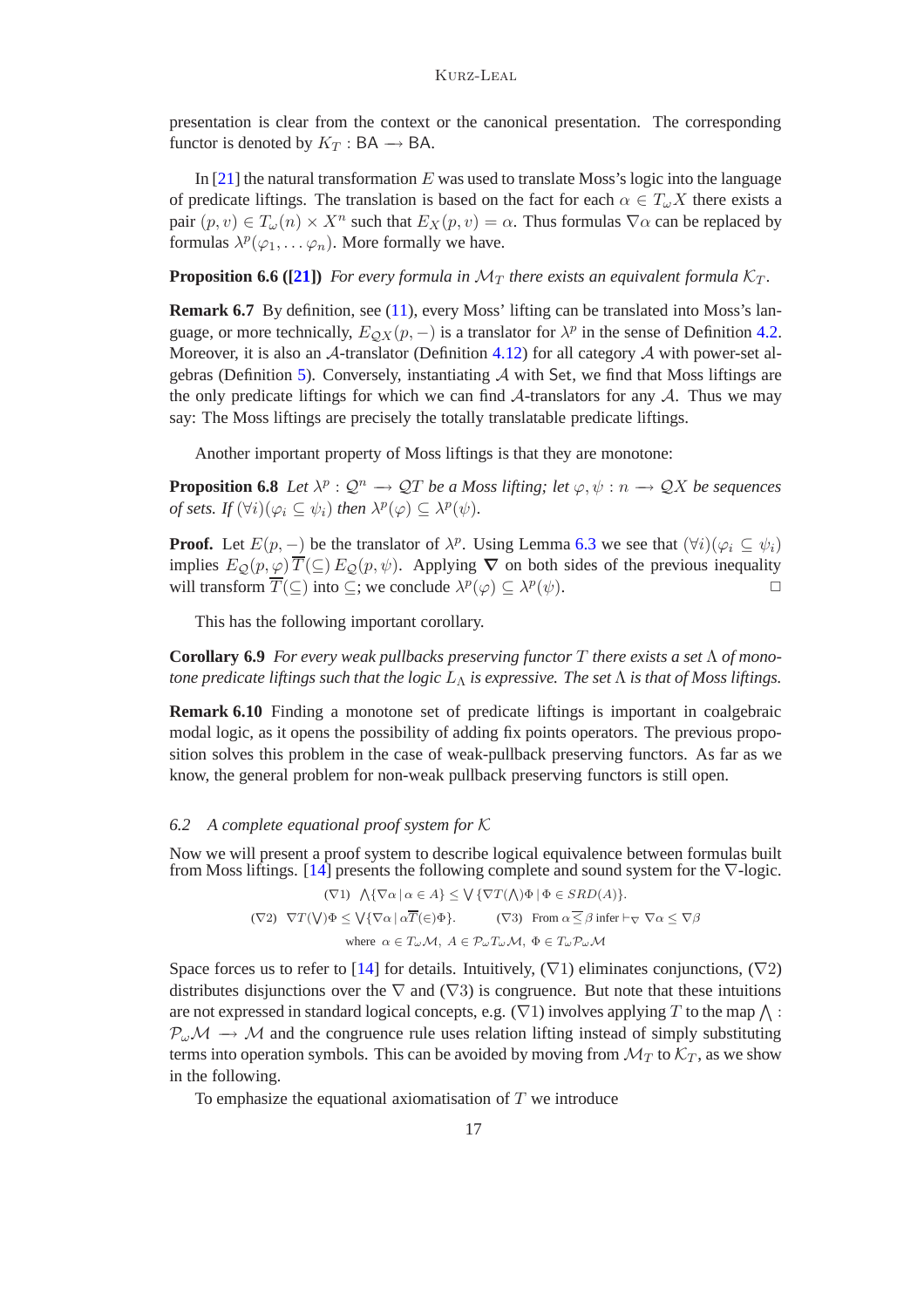#### Kurz-Leal

**Notation 6.11** *Given*  $(p, a)$ ,  $(q, b) \in \Sigma_n \times X^n$ , we write  $p(a)$  for  $(p, a)$  and  $q(b)$  for  $(q, b)$ <sup>[8](#page-17-0)</sup> *and*

 $p(a) \approx_T q(b)$  *iff*  $T(a)(p) = T(b)(q)$  (*ie iff*  $E_X(p, a) = E_X(q, b)$ ).

**Example 6.12** In the case of the canonical presentation we have.

- (i) If  $T = 1 + id$ ,  $p(a) \approx_T q(b)$  iff  $p = q = *$  or  $a_p = b_q$ .
- (ii) If  $T = \mathcal{P}$ ,  $p(a) \approx_T q(b)$  iff  $\{a_i | i \in p\} = \{q_j | j \in q\}.$
- (iii) If  $T = \mathcal{B}_{\mathbb{N}}, p(a) \approx_T q(b)$  for  $p : n \to \mathbb{N}, q : m \to \mathbb{N}$  iff there is a matrix  $(r_{ij})_{1 \le i \le n, 1 \le j \le m}$  such that  $r_{ij} = a_i = b_j$  and  $\sum_i r_{ij} = q_j$  and  $\sum_j r_{ij} = p_i$ , see Example [3.6.](#page-6-0)

The key concept behind  $(\nabla 1)$  is that of a redistribution.

<span id="page-17-2"></span>**Definition 6.13** A *redistribution* of a set  $A \subseteq \Sigma X$  is an element  $(q, \psi) \in T_{\omega}(n) \times (QX)^n$ such that: for each  $(p, a) \in A$  there exists  $k \leq n, r \in T(k), b : k \to X$  and  $\varphi : k \to \mathcal{Q}X$ such that

$$
r(b) \approx_T p(a) \land r(\varphi) \approx_T q(\psi) \land (\forall i)(b_i \in \varphi_i).
$$
 (12)

Let  $|A| = \{a_i \mid (p, a) \in A\}$ . A redistribution  $(q, \psi)$  is *slim* if  $n \leq 2^{|A|}$  and  $\bigcup_{i \in n} \psi_i \subseteq |A|$ . The set of slim redistributions of A is denoted  $\Sigma RD(A)$ .

'Slim' makes sure that  $\Sigma RD(A)$  is finite if A finite. <sup>[9](#page-17-1)</sup> ( $\nabla$ 1) now becomes

$$
\sum(21) \qquad \bigwedge \{\lambda^p(a) \, | \, (p,a) \in A\} \le \bigvee \{\lambda^q(\bigwedge \psi) \, | \, (q,\psi) \in \Sigma RD(A)\}.
$$

where  $\bigwedge \psi$  is short for  $(\bigwedge \psi_1 \dots \bigwedge \psi_n)$ .

**Remark 6.14** ( $\Sigma$ 1) simplifies some, but not all aspects of  $(\nabla$ 1). In particular, it does not replace the notion of a redistribution in the sense of [\[14\]](#page-21-17) by something fundamentally simpler: A  $\Sigma RD$  lives in the upper row of Diagram [\(10\)](#page-15-1) and has been defined so that it matches the notion from [\[14\]](#page-21-17) living in the lower row. One way to understand our axiomatisation in general, and (Σ1) and [\(12\)](#page-17-2) in particular, is as an *implementation* of the axiomatisation in [\[14\]](#page-21-17). Indeed, given A as in  $(\nabla 1)$  or  $(\Sigma 1)$ , to apply the axiom we need a join over a sufficiently large set of redistributions of  $A$ . [\(12\)](#page-17-2) tells us how to compute this set using the equational theory  $\approx_T$ . For such computational purposes, one would not work with the canonical representation but rather a smaller one as eg given for the powerset in Example [6.1.](#page-14-1)

To translate  $(\nabla 2)$  we make

**Definition 6.15** A *coredistribution* of an element  $(q, \psi) \in \Sigma \mathcal{Q}X$  is an element  $(p, a) \in$  $\Sigma X$  satisfying [\(12\)](#page-17-2) and a injective. The set of coredistributions of  $(p, \psi)$  is denoted  $CRD(p, \psi).$ 

Now  $(\nabla 2)$  can be written as follows:

$$
\sum (22) \qquad \lambda^p(\bigvee \psi) \leq \bigvee \{ \lambda^q(a) \, | \, (q, a) \in CRD(p, \psi) \}.
$$

 $8\,$  To emphasise that  $p$  and  $q$  denote operators acting on formulas.

<span id="page-17-1"></span><span id="page-17-0"></span><sup>&</sup>lt;sup>9</sup> Our notion is derived from the corresponding notion of [\[14\]](#page-21-17).  $|A|$  is the 'base' of  $E_X[A]$  and the cardinality restriction<br>on *n* derives from the one in [14] plus conditions (1-3) in the proof of the theorem below. I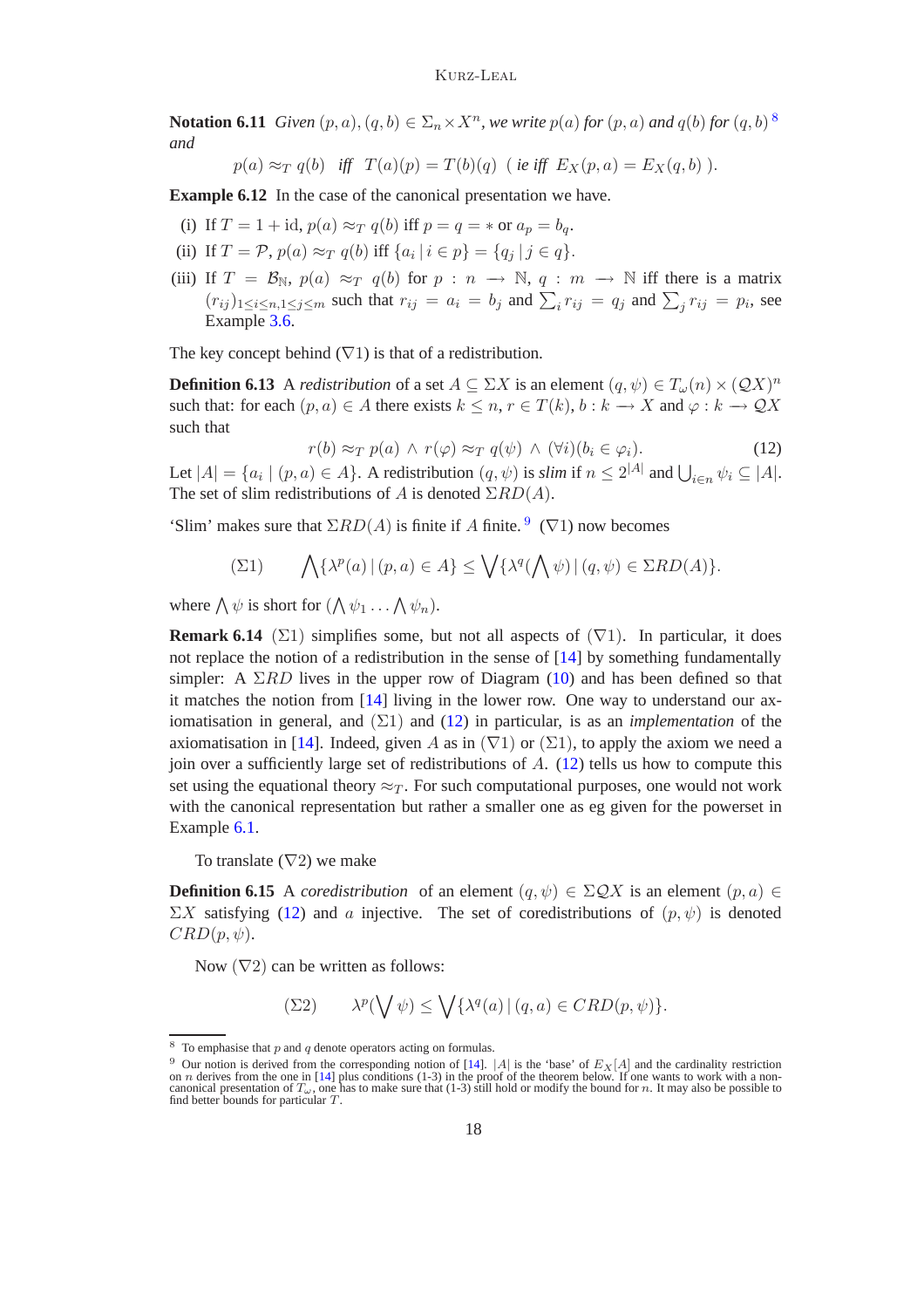One advantage of our equational axiomatisation is that the rule  $(\nabla 3)$  reduces to the standard congruence rule of equational logic. In summary we have:

**Theorem 6.16** *Let*  $\langle \Sigma, E \rangle$  *be the canonical presentation of*  $T_{\omega}$ *. The derivation system given by the equational logic for* Σ *and the axioms* Σ1 *and* Σ2 *on top of a complete equational presentation for classical propositional logic is sound and complete for the logic*  $\mathcal{K}_T$ .

**Proof.** (Sketch) Let tr be the translation of Moss liftings into the ∇-logic obtained from the translators  $E(p, -)$ . Since tr is onto, the axioms  $\Sigma$ 1 and  $\Sigma$ 2 are translated into instances of the axioms  $\nabla$ 1 and  $\nabla$ 2; and vice-versa.

To see this for  $(\Sigma 1)$ , we use Lemma [6.3](#page-14-0) as well as the following observations on standard functors  $T_{\omega}$ . (1) For all  $(p, v)$  there is  $(q, w) \approx_T (p, v)$  with w injective. (2) Elem<sub>x</sub> = { $(p, v) | E(p, v) = x$ , v injective } has an initial element  $(p, v)$  in the sense that  $\forall (q, w) \in \text{Elem}_x : \exists f : \text{dom}(v) \rightarrow \text{dom}(w) : Tf(p) = q.$  (3) If  $(p, v) \in T_n \times X^n$  is such an initial element, then  $n$ , or more precisely, the image of  $v$ , is the *base* (see [\[14\]](#page-21-17)) of  $E(p,v)$ .

### **7 Conclusion**

In this paper we have depicted a general relation between Moss's coalgebraic logic and the logic of all predicate liftings. Working over a Boolean base logic, the one-step translations we discussed are summarised below:



A solid arrow means that the translation works for all  $T$ , subject to the proviso that  $M$  is only defined if  $T$  preserves weak pullbacks. A dotted arrow means that  $T$  has to preserve finite sets.  $K$  is the logic given by Moss liftings,  $L$  is the logic given by all predicate liftings and L is obtained by quotienting  $\bar{L}$  with a complete axiomatisation, M is Moss's coalgebraic logic. The translations  $K \rightarrow \overline{L}$ ,  $K \rightarrow M$ ,  $\overline{L} \rightarrow L$  are immediate from the respective definitions, the translations  $\overline{L} \rightarrow M$  and  $M \rightarrow L$  are Theorems [5.2](#page-12-0) and [5.5,](#page-13-0) respectively. Double arrowheads indicate that the translation is onto and can be reversed, albeit not necessarily by a natural transformation as choices of representatives are involved. Arrows with tails indicate that the translation is one-to-one.

The diagram above suggests that  $L$  is the canonical logic for T-coalgebras.  $L$  can be defined for any T, is always complete [\[18\]](#page-21-13) and it is expressive if T is finitary [\[28\]](#page-21-8). If T preserves finite sets, then  $L$  and  $M$  are equivalent,  $L$  has only countably many formulas, and the formulas of L correspond precisely to subsets of the final sequence of  $T$ (see [\[17\]](#page-21-18)). But if  $T$  does not preserve finite sets (as eg for the distribution or multi-set functor), it is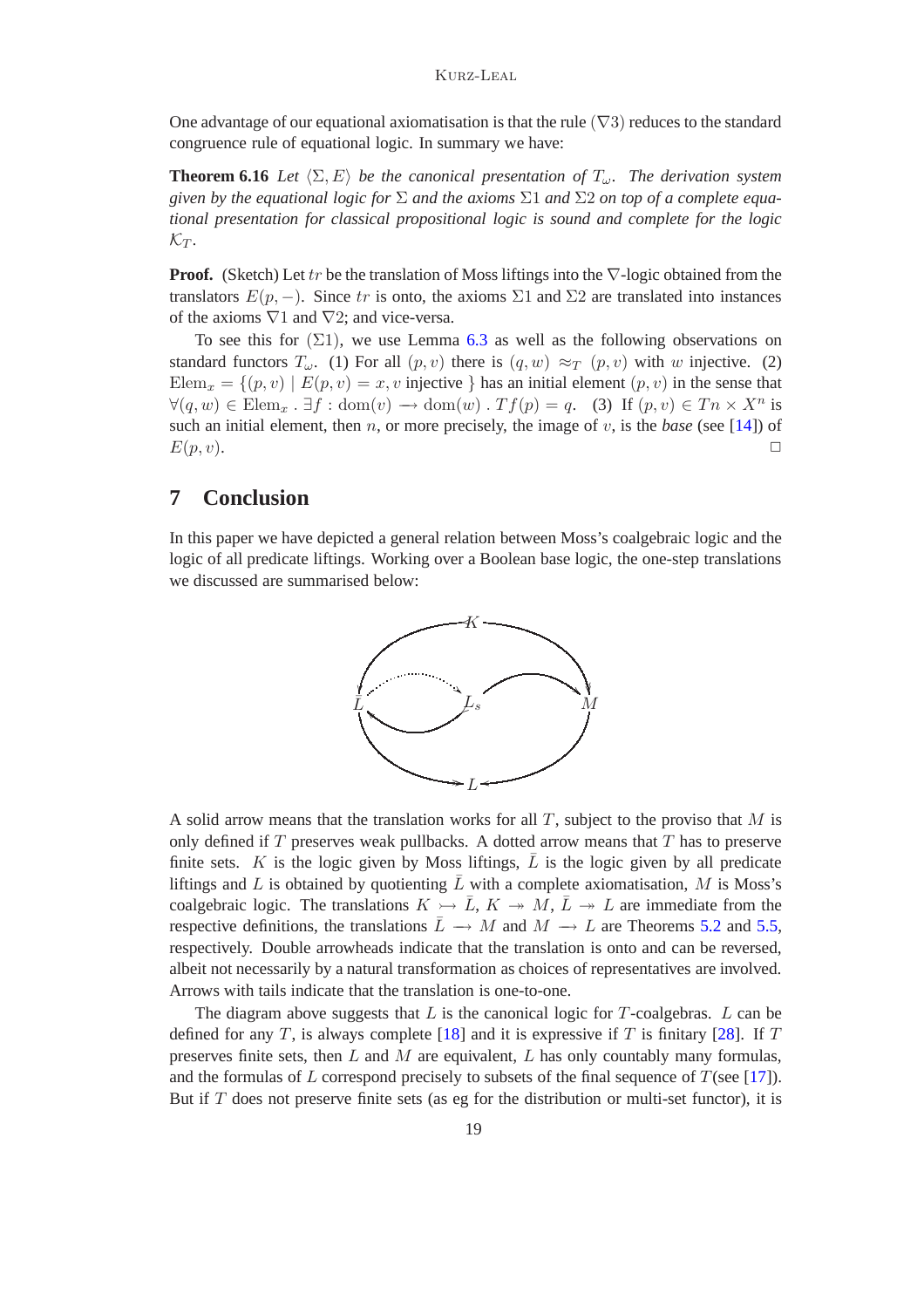|            |                         | <b>Base Categories</b>                                                        |                                                                    |                                                                                                                                                     |
|------------|-------------------------|-------------------------------------------------------------------------------|--------------------------------------------------------------------|-----------------------------------------------------------------------------------------------------------------------------------------------------|
|            |                         | BA                                                                            | DL                                                                 | $BA^{\kappa}$                                                                                                                                       |
| Modalities | Moss'<br>Modality       | Translatable into<br>the logic of all<br>predicate liftings                   | Translatable into<br>the logic of Moss<br>liftings using<br>choice | Translatable into the<br>logic of Moss liftings<br>using choice                                                                                     |
|            | <b>Moss</b><br>liftings | BA-Translatable<br>into Moss' logic                                           | DL-Translatable<br>into Moss' logic                                | $BA^{\kappa}$ -Translatable<br>into Moss' logic                                                                                                     |
|            | Singleton<br>liftings   | BA-Translatable<br>into Moss' logic                                           | Not translatable<br>into Moss' logic                               | $BA^{\kappa}$ -Translatable into<br>Moss' logic for all<br>$(\mathcal{D}, \mathcal{B}_{\mathbb{N}})$ -KPF's. Unknown<br>for other functors          |
|            | Predicate<br>liftings   | <b>BA-Translatable</b><br>into Moss' logic if<br>$T$ preserves finite<br>sets | Not translatable<br>into Moss' logic                               | $BA^{\kappa}$ -Translatable into Moss'<br>logic for all $(D, B_{\mathbb{N}})$ -KPF's,<br>if $\kappa > 2^{\aleph_0}$ . Unknown for<br>other functors |

Table 1 Comparison Table: Modalities, base categories, and transaltions.

<span id="page-19-0"></span>not so clear whether  $L$  is the best choice of logic for  $T$  in general: On the one hand,  $L$ is too expressive as it may have uncountably many formulas, on the other hand it is not maximally expressive in the sense that there may be modal predicates definable by subsets of the final sequence of  $T$  that do not correspond to formulas in  $L$ .

We also emphasised that these theorems depend on working over BA. This suggests that it would be worth studying *coalgebraic non-classical logic*. In particular, we do not know of a general relation between Moss's modality and predicate liftings if the underlying logic is not classical. A summary of the relations between Moss's modality and the three classes of predicate liftings that we studied with respect to different base logics is presented in Table [1.](#page-19-0)

The work of Venema on fix points logics suggests that many results on Moss's logic [\[15,](#page-21-5)[29\]](#page-21-16) will generalise to this new framework, at least for distributive lattices. There is not much work on non-classical logics of predicate liftings. Notice that there is already an issue at the basics, namely, what is the appropriate notion of predicate lifting if we don't work with Boolean algebras? A more technical issue is that the expressivity result in Schröder  $[28]$  does not seem to work if we leave classical logic. It is not clear to us how the existence of a separating set of predicate liftings implies the Hennessy-Milner property if the underlying logic does not have negations.

At the purely mathematical level, in this paper, we have developed the concepts of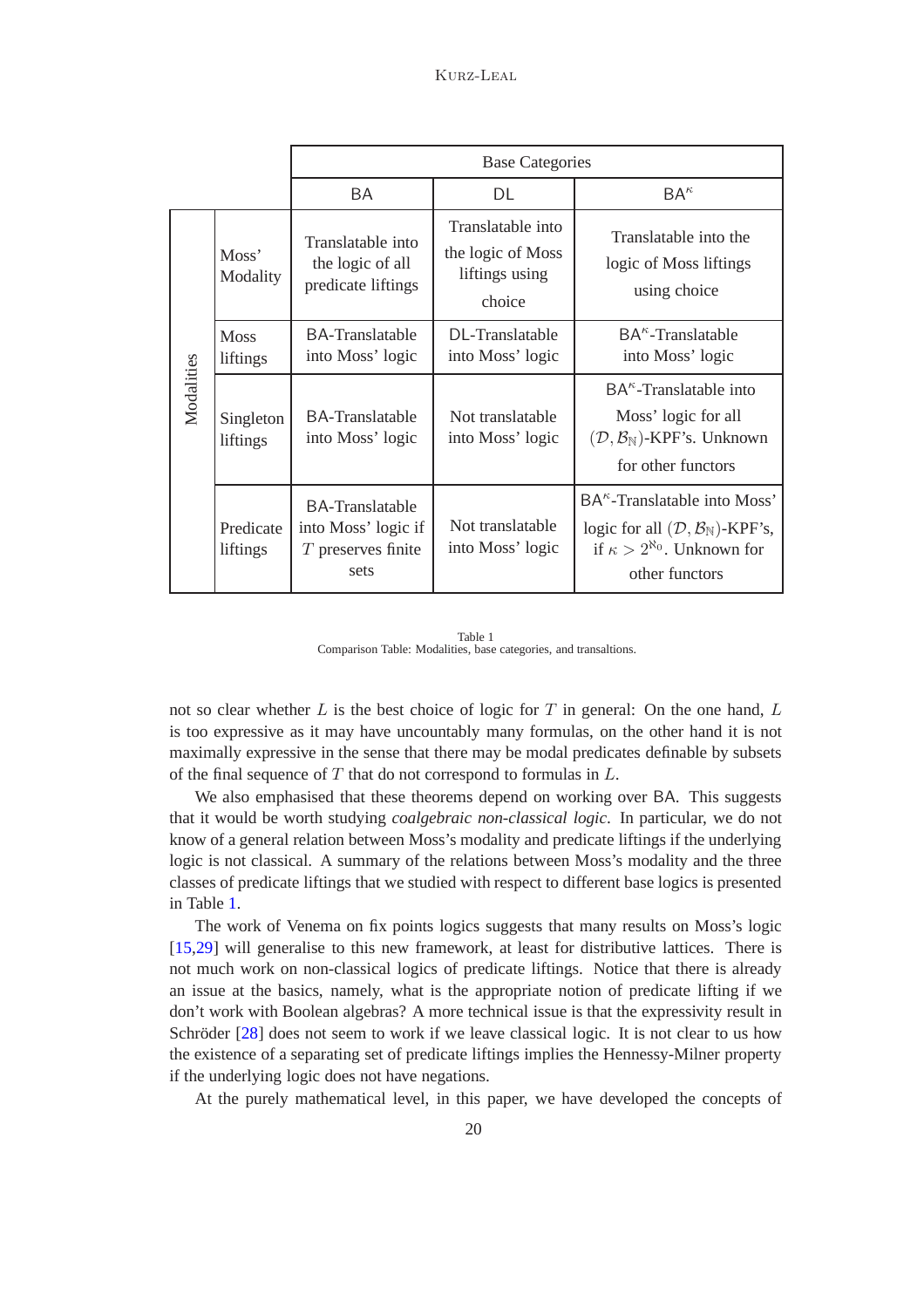#### Kurz-Leal

*translator*, *logical translator* and *singleton lifting* introduced in [\[21\]](#page-21-0). We have shown that every singleton lifting has a translator (Proposition [4.10\)](#page-10-2). Using these and properties of the category of Boolean algebras, we have shown that if the underlying logic is classical then all these translators can be made into BA-translators (Lemma [5.1\)](#page-12-1) and then all singleton liftings are translatable into Moss's logic based on Boolean algebras. We have also shown that classical logic is a necessary requirement to be able to translate, see Examples [4.11](#page-11-0) and [5.3.](#page-13-1) In the other direction, we have provided a compositional translation of Moss's language (Theorem [5.5\)](#page-13-0). As an additional gain we have used our techniques to prove a Lindström Theorem for coalgebraic logics (Theorem  $5.6$ ). In Example  $5.3$ , we showed that not all predicate liftings are translatable if  $T$  does not preserve finite sets, even if the underlying logic is classical logic. However, it would be interesting to give a general characterization of the predicate liftings that can be translated into Moss's logic and of those that can not be translated. Our conjecture is: A predicate lifting is translatable into Moss's logic iff it can be presented as a finite disjunction of singleton liftings.

Using our translation techniques, previously mentioned, we have developed a complete and sound equational logic for coalgebras (Section 6). We have shown that for every weak pullback preserving functor there exists a set of monotone predicate liftings, namely the set of Moss liftings (page [11\)](#page-15-0), which is as expressive as Moss's coalgebraic logic. This opens the possibility to add fix points to logics of predicate liftings. Notice that we developed our equational logic using the canonical representation of a functor  $T$  (Remark [6.2\)](#page-14-3). It seems that our work can be carried out using other more economical representations of  $T$ . It might be worth to study equational logics obtained from different representations of T.

Another issue that we have not studied is related to the computable properties of translators and logical translators. We don't know what is the actual computational cost of a translation using logical translators. This might be interesting in the case of an actual implementation of translators.

### <span id="page-20-0"></span>**References**

- <span id="page-20-7"></span>[1] Peter Aczel, *Non-well-founded sets*, CSLI, Stanford, 1988.
- <span id="page-20-8"></span>[2] Jiří Adámek and Vera Trnková, *Automata and algebras in categories*, Kluwer, 1990.
- [3] Falk Bartels, Ana Sokolova, and Erik de Vink, *A hierarchy of probabilistic system types*, Theoret. Comput. Sci. **327**  $(2004)$
- <span id="page-20-9"></span>[4] Marcello Bonsangue and Alexander Kurz, *Presenting functors by operations and equations*, LNCS, vol. 3921, Springer Berlin / Heidelberg, pp. 172–186.
- <span id="page-20-6"></span>[5] Giovanna D'Agostino and Giacomo Lenzi, *On modal* µ*-calculus with explicit interpolants*, Journal of Applied Logic **338** (2006), 256–278.
- <span id="page-20-3"></span>[6] Ernst-Erich Doberkat, *Stochastic relations*, Chapman & Hall/CRC, 2007.
- <span id="page-20-2"></span>[7] Gianluigi Ferrari, Ugo Montanari, and Marco Pistore, *Minimizing transition systems for name passing calculi: A coalgebraic formulation*, FoSSaCS'02.
- <span id="page-20-1"></span>[8] Marcelo P. Fiore and Daniele Turi, *Semantics of name and value passing*, Proc. 16th LICS, IEEE Computer Society Press, 2001, pp. 93–104.
- <span id="page-20-4"></span>[9] Helle Hansen and Clemens Kupke, *A coalgebraic perspective on monotone modal logic*, Electronic Notes in Theoret. Comput. Sci., vol. 106, 2004.
- <span id="page-20-10"></span>[10] Aviad Heifetz and Philippe Mongin, *Probabilistic logic for type spaces*, Games and Economic Behavior **35** (2001).
- <span id="page-20-5"></span>[11] David Janin and Igor Walukiewicz, *Automata for the modal mu-calculus and related results*, MFCS'95 Proceedings, Springer-Verlag, 1995, pp. 552–562.